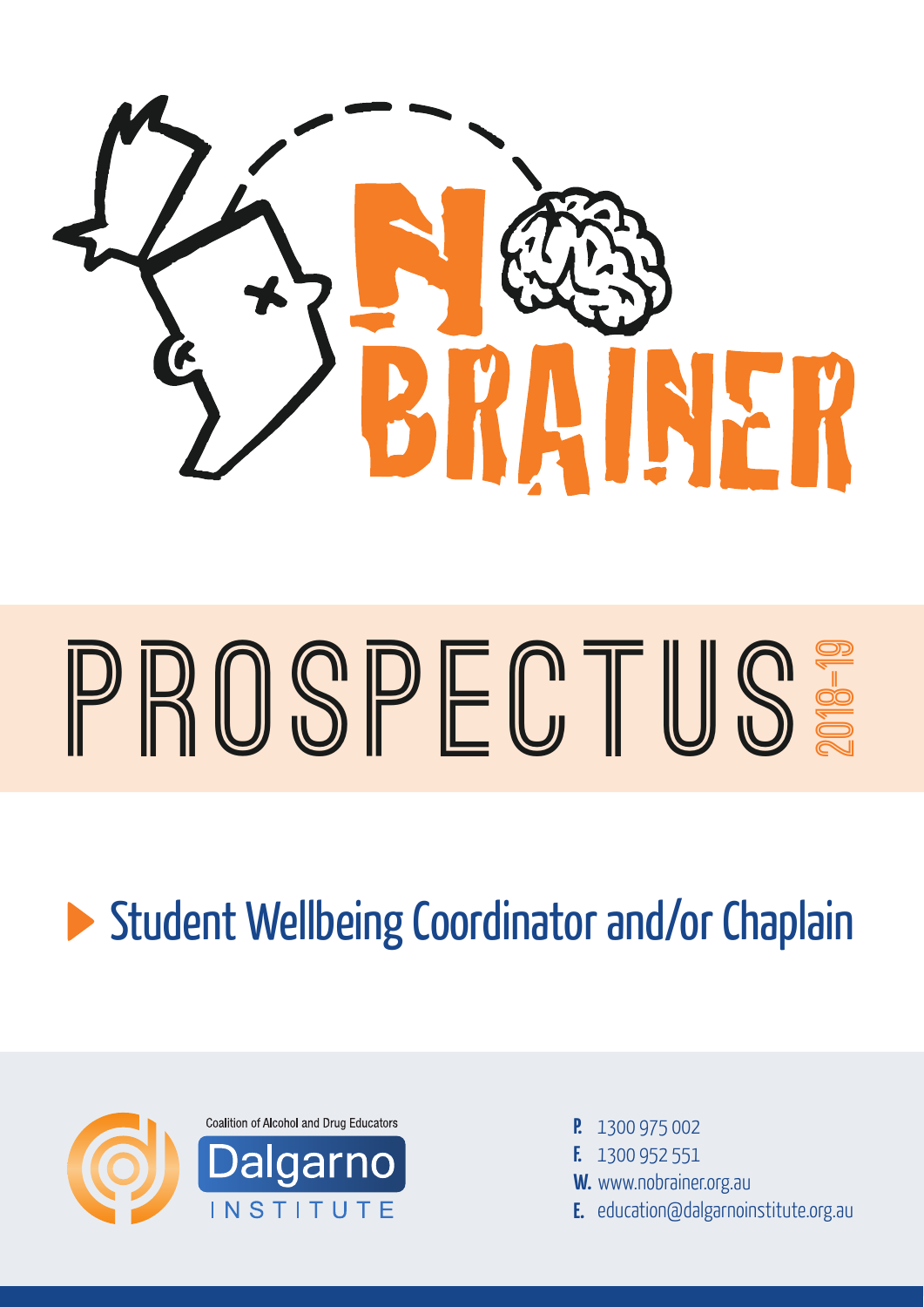## **All Young Cannabis Users Face Psychosis Risk**

(Medscape and JAMA Psychiatry) June 2018

Cannabis use directly increases the risk for psychosis in teens, new research shows. A large prospective study of teens shows that "in adolescents, cannabis use is harmful" with respect to psychosis risk, study author Patricia J. Conrod, PhD, professor of psychiatry, University of Montreal, Canada.

The study included 3720 adolescents from the Co-Venture cohort, which represents 76% of all grade 7 students attending 31 secondary schools in the greater Montreal area. Cannabis use, in any given year, predicted an increase in psychosis symptoms a year later, said Conrod.

The effect was observed for the entire cohort. *This finding, said Conrod, means that all young cannabis users face psychosis risk, not just those with a family history of schizophrenia or a biological factor that increases their susceptibility to the effects of cannabis.*

*"The whole population is prone to have this risk!"* In light of these results, Conrod called for increased access by high school students to evidence-based cannabis prevention programs. Patricia J. Conrod, PhD, professor of psychiatry, University of Montreal, Canada.

The study was [Association of Cannabis Use With Adolescent Psychotic Symptoms](https://jamanetwork.com/journals/jamapsychiatry/article-abstract/2681642?utm_source=facebook&utm_medium=social_jamapsyc&utm_campaign=article_alert&utm_content=automated) June 6 in *JAMA Psychiatry.* For complete article<https://www.medscape.com/viewarticle/898120>

*University of Queensland drugs expert Jake Najman said information given to students on drugs should not be a "half an hour school lesson". Professor Najman said governments needed to invest in developing intensive, long-term drug education for students. "It's a much more systematic problem that needs real commitment and not just a headline saying, 'Don't do it'," he said.* 23 February 2018, [Brisbane Times](https://www.brisbanetimes.com.au/national/student-drug-education-should-not-be-a-half-an-hour-school-lesson-20180223-p4z1gu.html?promote_channel=edmail&mbnr=NjE2NzQ4OQ&eid=email:nnn-13omn633-ret_newsl-membereng:nnn-04%2F11%2F2013-news_pm-dom-news-nnn-btimes-u&campaign_code=13INO004&et_bid=29116973&list_name=2095_brisbane_times&instance=2018-02-23--06-57--UTC)

We couldn't agree more; that's why we had developed our 'all of school' incursions and curriculum, along with our 'all of community' education seminars – including sporting clubs, parents, community leaders and policy makers! Changing the cultural narrative on drug use is a long game, in which the Dalgarno Institute has been a key stakeholder for over 150 years. Our consistent demand reduction and proactive prevention messaging and resources, have been effective in doing just that, when fully engaged by the community.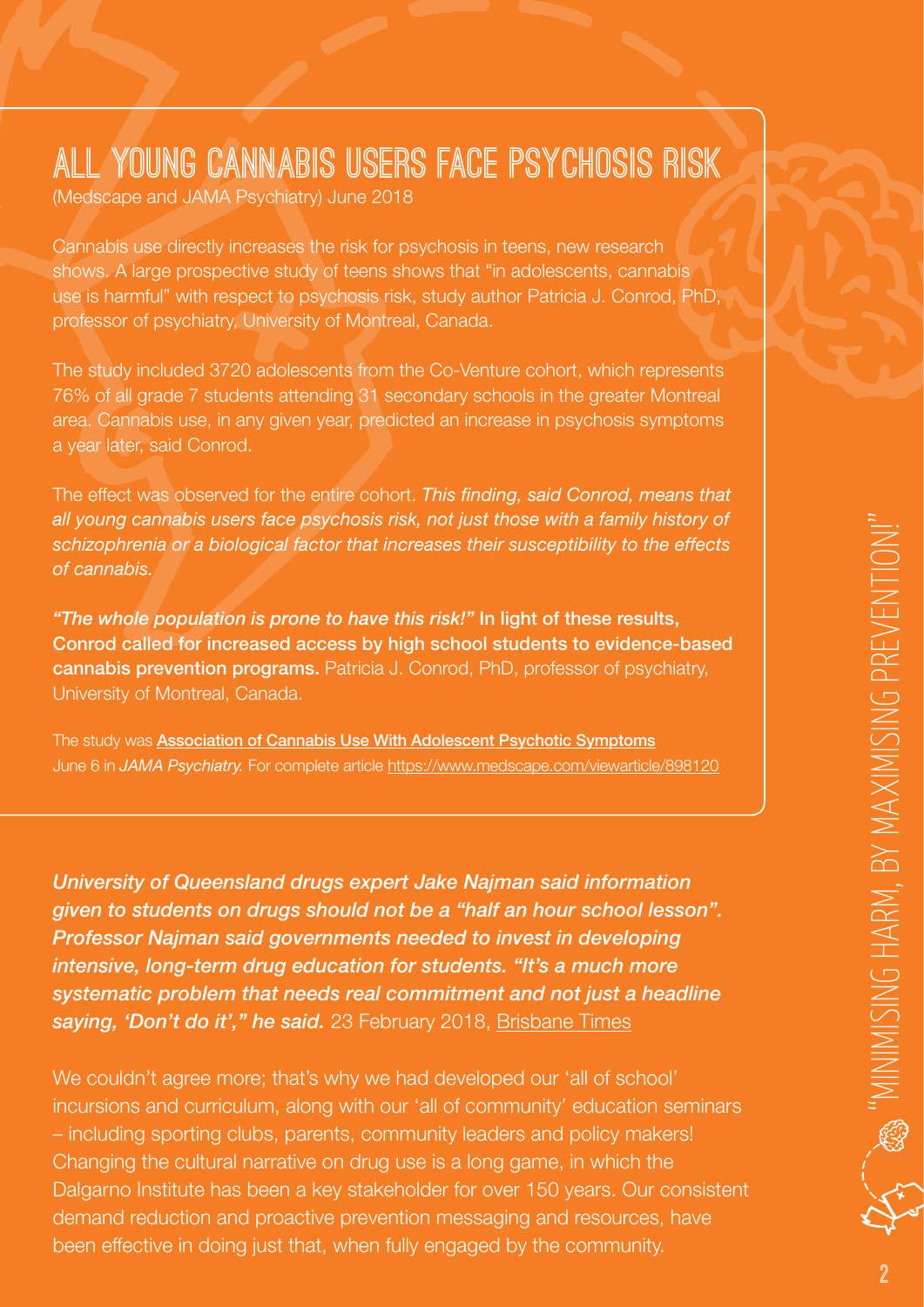# **Introduction**

The **Dalgarno Institute** (Coalition Of Alcohol & Drug Educators) is a long standing Public Interest, not-for-profit organisation, and as such is committed to assisting Educators and Teachers have high quality, relevant and contemporary resources - giving them the opportunity to deliver the most effective Demand Reduction and harm prevention alcohol and other drug (AOD) education program.

Our ongoing campaign is to give the emerging generation the best possible opportunity to maximise their potential and minimise risk - particularly around AOD issues. The Dalgarno Institute seeks to empower proactive education organisations; and as such we offer our services in a number of accessible rollout options. We are happy to negotiate costing as per your school's needs and in certain cases may only ask for a 'gold coin' donation to cover the basic costs of some of the resources.

Please read through the attached prospectus and don't hesitate to contact us if we can help serve you and your student body.

Warmest Regards,

The 'NO Brainer' Education Team - The Dalgarno Institute

## **The following are comments from Schools we visited...**

*Thanks so much for the sensational sessions you guys ran for our year 8 students last week. They had a huge impact on some of our students and brought the truth into light about the*  lies our students are fed through the media, marketing and society in general... We ran a Binge *Drinking Seminar as a part of our 'Year 10 Resiliency Day'; The No Brainer resources are sensational. We used the recent "Don't turn your night out into a nightmare" TV adds to get the kids thinking of the consequences of alcohol abuse to kick off and then worked through the worksheets, postcards for our newly elected State Politician and the pledge poster. Well done Dalgarno, the resources really help to generate discussion and the students remembered the key themes from your session last year….Thanks for the effort you put into these resources, they will help to save some of our precious young people's lives.*  (Private School - Peninsula)

*I was overjoyed with the wonderful presentation you gave my year 10 group of students yesterday, and from the [student] feedback it went over very well indeed… The Students were still talking about it days later!"*  (Private School - Inner northern suburbs)

*As college chaplain it was a dream come true to have The Dalgarno Institute and the No Braineralcohol and other drugs seminar presented here with our year 8's. Not only were the seminars highly informative but they were also engaging and thought provoking for our students and staff. The presenter was highly passionate, well versed in the subject matter and inspiring... I* personally enjoyed presenting the follow-up session provided in the 'NO Brainer' Kit with *students and felt that they were well received. The highlights were students telling me things that they never knew about alcohol and other drugs and seeing them writing out their pledges".* 

(Public School – South eastern suburbs)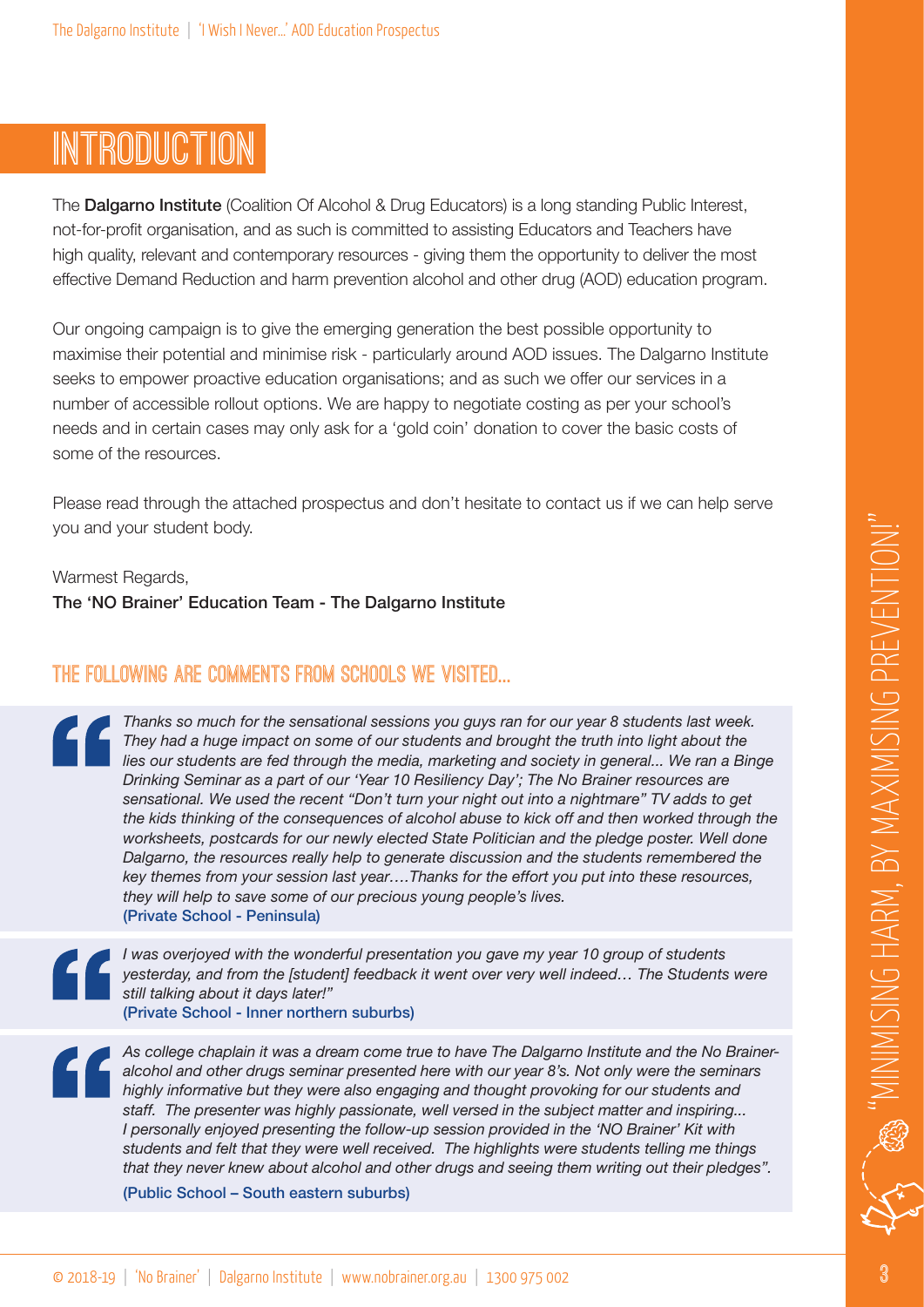# **Vision**

In conjunction with and mindful of, the ethos, vision and mission of our wonderful heritage and remarkable tenure, The Dalgarno Institute Board and the No Brainer Education Team, endeavour to fulfil our *MISSION STATEMENT -* 

*The Dalgarno Institute is a long established Alcohol and Other Drug Education, Advocacy and Resource Public Interest coalition that continually seeks to provide relevant, proactive and protective demand reduction and harm prevention, focused alternatives to Society – specifically for the young."*

*In fulfilling this Mission we envision the following…*



*"Our endeavour is to assist Australian governments, communities, schools and other community groups to rediscover the socially responsible, proactive, protective and best practice options of the prevention based model in the alcohol and other drug arena. In so doing we endeavour to present society, and the emerging generation in particular, with positive and viable evidence-based options to alcohol and substance use and abuse."*

*Dalgarno Institute Motto…*

*"Over 150 years of minimising harm by maximising prevention!" "Knowing why I don't have to, makes it easy to say no."*

(For more of the story go to [www.dalgarnoinstitute.org.au](http://www.dalgarnoinstitute.org.au) and select 'Dalgarnow' menu on the top of the page.)

*"Working toward alleviating both the fear and pressure of AOD use in our emerging generation – helping reduce the demand by educating our kids to make smarter choices in both delaying and avoiding uptake of alcohol and other drugs.*

Table 1.6: Most important issues in Australia today

|                                   | <b>National</b><br>2016% | <b>Female</b><br>% | <b>Male</b><br>% | <b>National</b><br>2015% | <b>National</b><br>2014% |
|-----------------------------------|--------------------------|--------------------|------------------|--------------------------|--------------------------|
| <b>Alcohol and drugs</b>          | 28.7                     | 26.9               | 31.1             | 27.0                     | 22.1                     |
| <b>Equity and discrimination</b>  | 27.0                     | 29.5               | 24.4             | 25.0                     | 19.1                     |
| <b>Mental health</b>              | 20.6                     | 26.2               | 14.1             | 14.9                     | 16.3                     |
| International relations           | 16.2                     | 15.2               | 17.7             | 13.4                     | 3.3                      |
| Population issues                 | 16.0                     | 15.9               | 16.1             | 15.3                     | 16.1                     |
| The economy and financial matters | 14.7                     | 13.2               | 16.6             | 18.9                     | 25.1                     |
| Crime, safety and violence        | 12.8                     | 14.0               | 11.6             | 10.1                     | 10.1                     |
| Politics                          | 12.8                     | 10.5               | 15.6             | 16.1                     | 23.5                     |
| Education                         | 11.6                     | 11.9               | 11.5             | 12.2                     | 15.0                     |
| The environment                   | 11.5                     | 12.3               | 10.9             | 12.8                     | 11.6                     |
| Health                            | 10.3                     | 10.4               | 10.2             | 9.5                      | 13.4                     |
| <b>Bullying</b>                   | 10.1                     | 12.3               | 7.8              | 9.3                      | 14.3                     |
| Employment                        | 9.9                      | 8.5                | 11.8             | 12.7                     | 11.1                     |
| Homelessness/housing              | 7.5                      | 8.9                | 6.1              | 7.8                      | 7.4                      |
| LGBT issues                       | 7.4                      | 9.9                | 4.2              | 13.2                     | 6.1                      |

Note: Items are listed in order of national frequency

Mission Australia National Youth Survey Report - 2016

*www.missionaustralia.com.au/publications/annual-reports/doc\_download/676-mission-australia-youth-survey-report-2016* (page 26)

For the first time in 2016, respondents were asked whether they had personally experienced any unfair treatment or discrimination in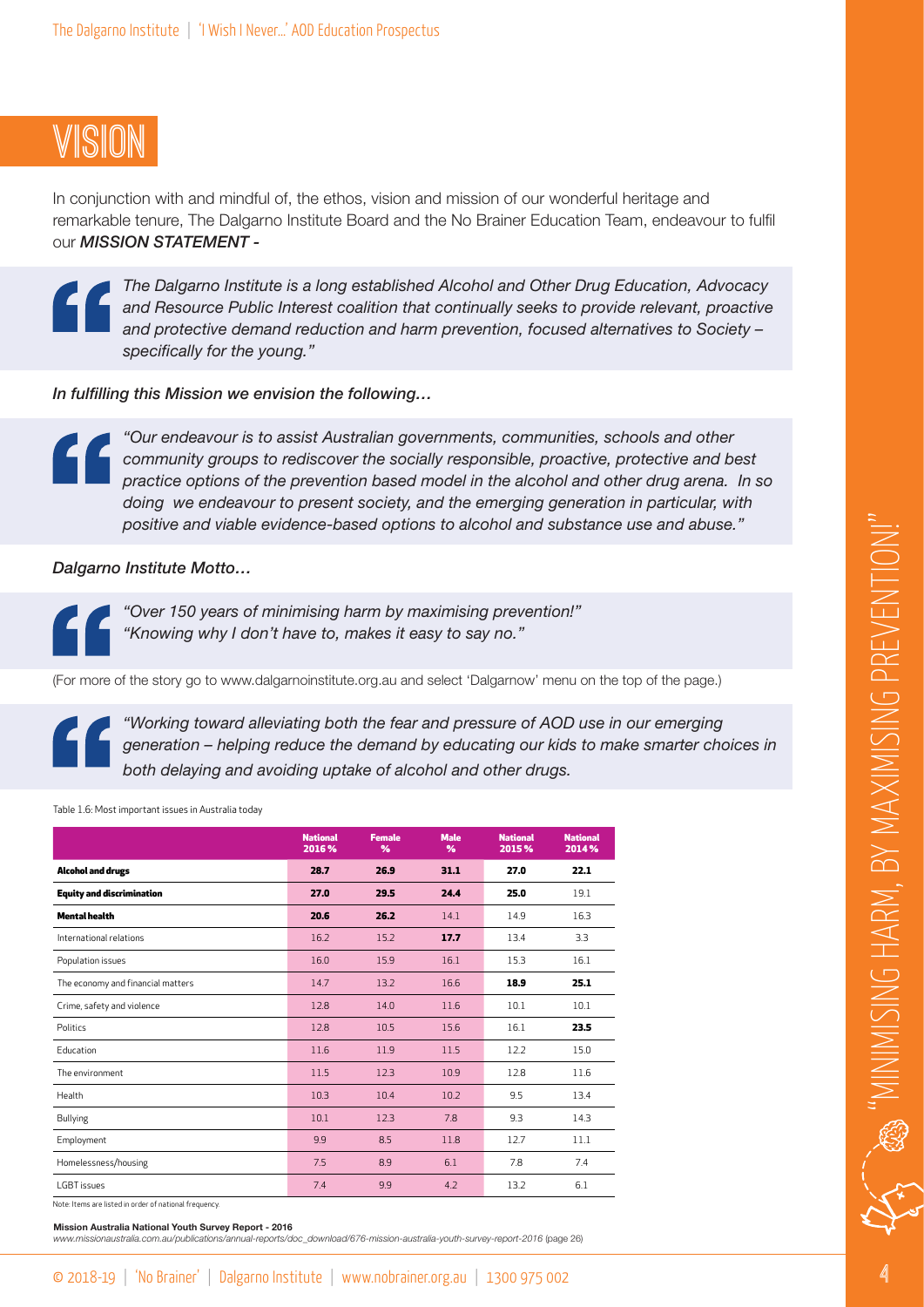# **THE "NO BRAINER" PROGRAM AND THE AUSTRALIAN CURRICULUM**

The No Brainer program aims to focus on factors that are best practice for a safe, healthy and more productive community, with particular emphasis on the United Nations aim within their charter for children's rights that they be Alcohol and Other Drugs (AOD) free. The International Declaration of the Rights of the Child: Principle Two states...

The child shall enjoy special protection, and shall be given opportunities and facilities, by law and by other means, to enable him to develop physically, mentally, morally, spiritually and socially in a healthy and normal manner and in conditions of freedom and dignity. In the enactment of laws for this purpose, the best interests of the child shall be the paramount consideration."

The Dalgarno Institute AOD curriculum education process embraces this imperative. ethical principle within the framework of the Australian Harm Minimisation Drug Strategy, focusing particularly on two of the key pillars of this strategy being DEMAND REDUCTION and HARM REDUCTION.

The Dalgarno Institute (Coalition of Alcohol & Drug Educators) through its "Zero Hero" program for Primary Schools (Years 5-6) and its "No Brainer" program for Secondary Schools (Years 7 – 10) caters for student learning within the framework of the Australian Curriculum. The following table indicates some of the relevant links to Subjects and applicable Strands or Substrands.

Consequently, a "Zero Hero" or "No Brainer" program presentation can be planned to integrate student learning across a number of subjects and strands; or alternatively can be incorporated as a learning experience in a specific subject. For example, within Health and Physical Education:

#### **Being healthy, safe and active**

No Brainer focuses strongly on the importance of protecting both the developing brain and body during this second most important phase of human development. There is no level of 'safe' alcohol and other drug use during the adolescent phase and so key learning and understanding of what informs best practice health, safety and activity for the developmental phase is a key element of curriculum

#### **Communicating and interacting for health and wellbeing**

No Brainer emphasises the need for clear, relevant and creative communication of understandings not only to a student audience, but also enables the equipping for communication between peers.

#### **Contributing to healthy and active communities**

No Brainer informs, encourages and equips students with skills and actions which encourage and enable them to contribute to healthy communities through advocacy and other strategies which are embedded within the No Brainer curriculum program.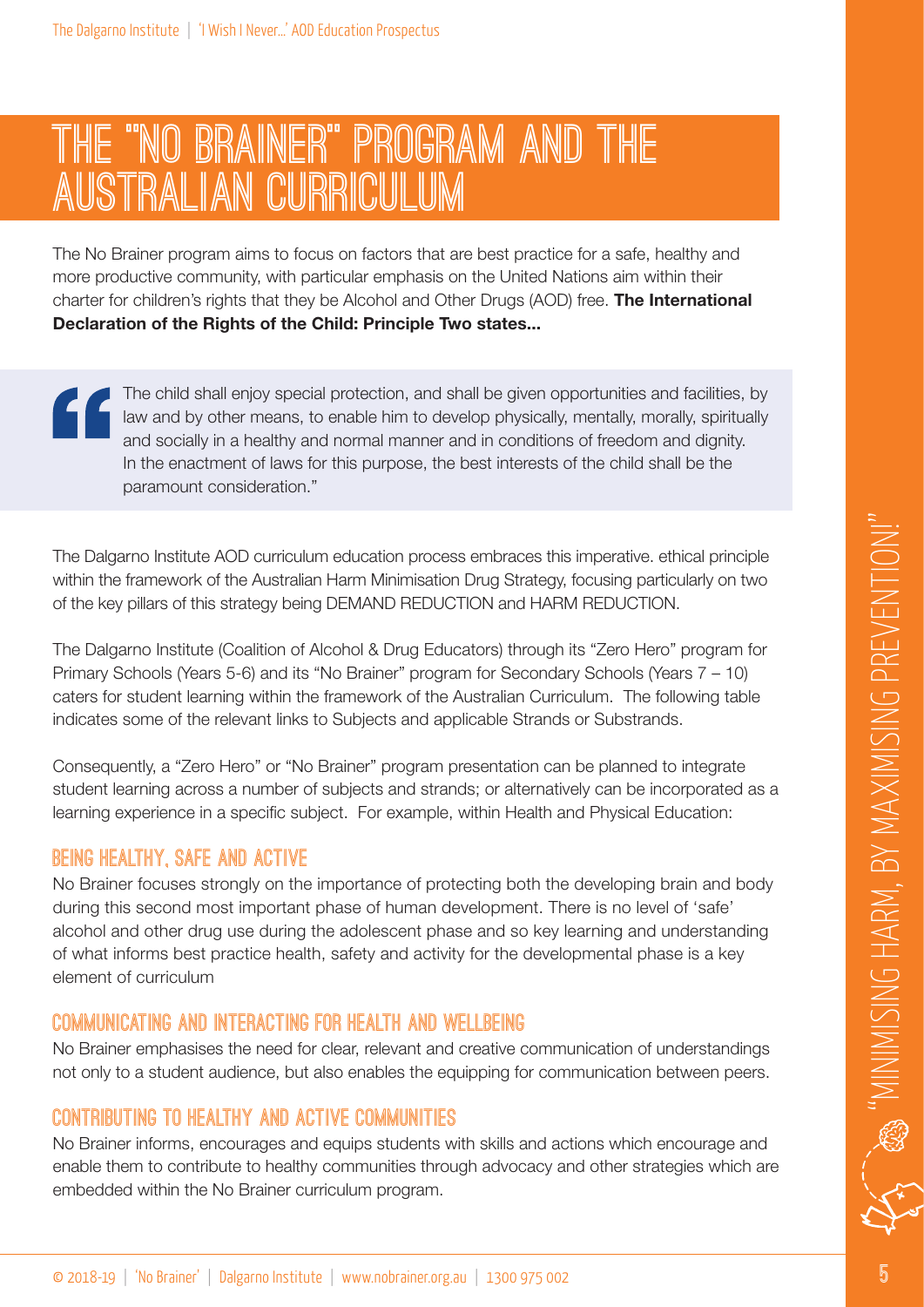#### **The following table provides information on some of the aspects of the Australian Curriculum which the Dalgarno Institute "NO Brainer" Curriculum Program addresses:**

| <b>Learning areas</b>             | F-10 subjects                                                                                                                                          | Links with the No Brainer Curriculum and Seminar                                                                                                                                                                                                                                                                                                                                                                                                                                                                                                                                            |
|-----------------------------------|--------------------------------------------------------------------------------------------------------------------------------------------------------|---------------------------------------------------------------------------------------------------------------------------------------------------------------------------------------------------------------------------------------------------------------------------------------------------------------------------------------------------------------------------------------------------------------------------------------------------------------------------------------------------------------------------------------------------------------------------------------------|
| English                           | English                                                                                                                                                | Focus on the Literacy Strand, and in particular on the sub strands of<br>Creating Texts and Interacting with Others.<br>In the No Brainer Curriculum and Seminar, as well as receiving and<br>processing information, both visual and aural, students are encouraged to<br>discuss their personal values and attitudes toward illicit drugs. They are also<br>encouraged to create texts, both visual and auditory which project positive<br>values and guidelines for preventing harm, both personally and across the<br>broader community.                                                |
| <b>Mathematics</b>                | <b>Mathematics</b>                                                                                                                                     | Most relevant strand is Statistics and Probability.<br>Students are presented with data on consequences of illicit drug use. They<br>can develop their skills in interpreting the data and in some No Brainer<br>activities are encouraged to investigate and report on the implications of data<br>on the impact of prevention of illicit drug use.                                                                                                                                                                                                                                        |
| Health and Physical<br>Education  | Health and Physical<br>Education                                                                                                                       | Major Focus is on the Personal, Social and Community Health Strand.<br>The No Brainer Curriculum encompasses all three sub strands of<br>Being healthy, safe and active<br>$\bullet$<br>Communicating and interacting for health and wellbeing<br>$\bullet$<br>Contributing to healthy and active communities                                                                                                                                                                                                                                                                               |
| Science                           | Science                                                                                                                                                | No Brainer engages students in "Science Understanding", particularly<br>in informing students on the biological effects of illicit drug use. Better<br>understanding and being wise to the effects of various illicit drugs on the body<br>and the brain. Address several aspects of "Science as Human Endeavour"                                                                                                                                                                                                                                                                           |
| Humanities and Social<br>Sciences | F-6/7 Humanities &<br>Social Sciences,<br>7-10 History,<br>7-10 Geography,<br>7-10 Civics and<br>Citizenship, 7-10<br>Economics and<br><b>Business</b> | In encouraging students to create positive attitudes towards drug prevention,<br>including the option of saying "No" to drugs, the major focus of the No Brainer<br>program is on the subject: Civics and Citizenship, in particular, it promotes<br>a resilient society through the development of students' understanding of<br>broader values such as respect, civility, equity, justice and responsibility.<br>However, if students undertake further investigation, then they may address<br>historic, geographic, environmental and economic concepts related to illicit<br>drug use. |
| The Arts                          | Drama, Dance, Media<br>Arts, Music,<br><b>Visual Arts</b>                                                                                              | Both in communicating issues and concepts to students, and in students<br>undertaking projects and developing responses to the No Brainer<br>program, there is potential to engage in all aspects of The Arts.                                                                                                                                                                                                                                                                                                                                                                              |
| Technologies                      | Design and<br>Technologies, Digital<br>Technologies                                                                                                    | Focus on Technologies and Society substrand within the Design and<br>Technologies Strand.<br>Students are encouraged to examine and prioritise competing factors<br>including social, ethical and sustainability considerations in the design<br>of solutions to prevent harms caused by illicit drug use which will meet<br>community needs for preferred futures.                                                                                                                                                                                                                         |
| Languages                         | Arabic, Chinese, Italian,<br>Indonesian, French,<br>German, Japanese,<br>Korean, Modern Greek,<br>Spanish, Vietnamese                                  | An extension of some of the student activities in the No Brainer curriculum<br>would be to communicate in another language other than English key<br>concepts and ideas about avoiding harmful drugs.                                                                                                                                                                                                                                                                                                                                                                                       |

#### **"NO Brainer" Curriculum Program also requires students to exercise and develop their skills and abilities in all aspects of the General Capabilities, namely:**

- Literacy, Numeracy, Information and communication technology capability
- Critical and creative thinking, Personal and social capability, Ethical and Intercultural understanding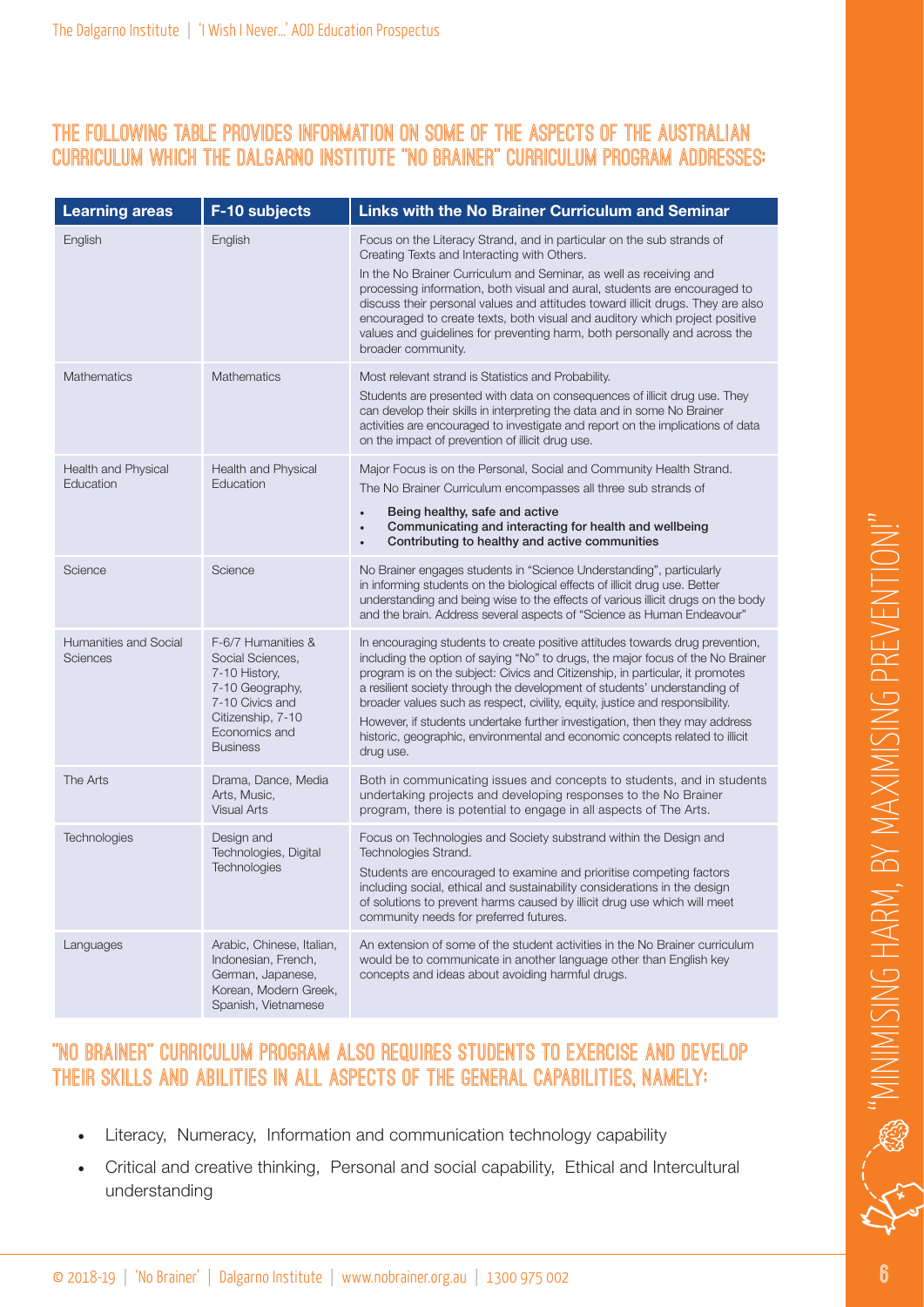## **PROJECT: "NO BRAINER" – DEMAND REDUCTION RESOURCE FOR YOUR SCHOOL**

PROPOSAL: The Dalgarno Institute, in conjunction and consultation with selected schools, develops and supplies a full Alcohol and Other Drug (AOD) curriculum for use in schools and the wider community.

RATIONALE: To provide best practice harm prevention focused resources that can be delivered to or conducted by schools or The Dalgarno Institute No Brainer education team. *All scientific and academic data indicates conclusively that any substance use is detrimental to the developing brain and body of children and adolescents. It clearly states that at this formative stage of brain development there is NO safe level of alcohol or other drug use – so prevention of uptake is the safest and best option and should be assiduously and robustly promoted across the community!*

The latest National Drug Strategy 2017-26 now puts Demand Reduction as the first priority in the National strategy. The strategy states that *"Harm Minimisation includes a range of approaches to help prevent and reduce drug related problems…including a focus on abstinence-oriented*  **strategies... [Harm minimisation] policy approach does not condone drug use."** (page 6) *"Prevention of uptake reduces personal, family and community harms, allow better use of health and law enforcement resources, generates substantial social and economic benefits and produces a healthier workforce. Demand Reduction strategies that prevent drug use are more cost effective than treating established drug-related problems…Strategies that delay the onset of use prevent longer term harms and costs to the community." (page 8)*

*"Research concludes that delivering drug abuse prevention programs and messages have achieved success when their efforts are part of a coordinated community effort (i.e. through the school, incursion groups, parental involvement, etc.). The National Institute on Drug Abuse reports decreases in student use of alcohol, cigarettes, amphetamines, cocaine and hallucinogens in a five-year period. "When incorporated into community-based programs and efforts, school drug education programs can have a positive impact on student choices with regard to drug and alcohol use. Key elements of successful programs include highly trained staff members and consistent implementation of efforts across schools, families and community agencies." 1* 

*"For every amount spent today on evidence based drug prevention programmes, we can save up to 30 times as much in future health and social care costs."* UNODC 2016

In the book 'Soft Poison' looking at teen suicide we read, *"Of the twenty young people whose families were interviewed in depth for this book, nineteen had been smoking marijuana prior*  to their deaths. Many had been drinking alcohol as well. Of the hundreds of others who make *up the sad statistics, many had used marijuana at some stage of their short lives. They had all believed the hype and so had many of their parents –that pot is nowhere near as harmful as cigarettes and probably less dangerous than grog. Like many of Australia's middle-aged and misled millions (I used it so why shouldn't my kid?') and like their glazed and damaged children, they were misinformed.* "Soft Poison" *<sup>3</sup>*

*"Young people have a right to grow up in a society where they are protected from pressures to drink and from the harm done by alcohol [or any other drug]."* World Health Organisation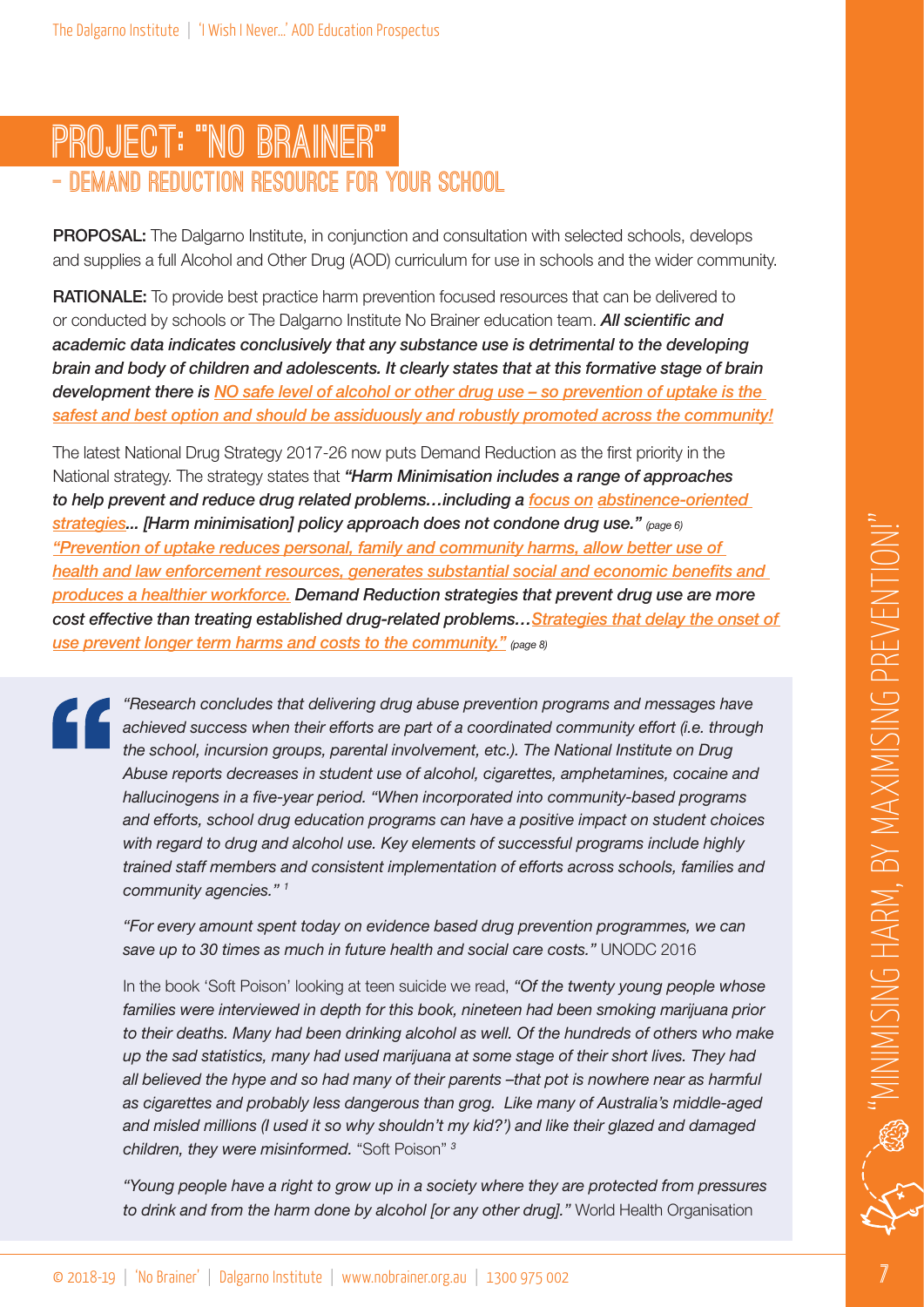# **Dalgarno Institute BRAINER AOD EDUCATION OVERVIEW**

#### **Dalgarno Institute is unique in...**

- Pioneering Community initiated Alcohol and Drug Advocates and Educators.
- We utilize multidiscipline, innovative and integrated advocacy and education programs, approaches and pedagogies.
- Solid research backing with qualified and highly experienced staff and supporters including Clinicians, Medical Practitioners, Academics, and Educators.
- Empowerment model based on 'together' not simply promoting individuality promoting positive peer engagement and intervention.
- Assisting young people and communities to look beyond the 'pop-culture' and often intimidating peer solidarity, to little considered but imperative psycho-social health benefits and elements– including values formation and worldview calibration.
- We focus beyond symptoms and 'Band-aid' approaches and endeavour to skill young people and communities to investigate causal and big picture reasons behind the 'noisy' and very 'messy' symptoms

#### **Primary Objective:**

#### *Demand Reduction – Primary Prevention.*

To promote and resource young people (and families) to embrace and sustain best evidence-based practice for well-being: the denying or delaying uptake of drug use.

#### **General Aim:**

To assist in building socio-emotional resilience into the child and its immediate socialization framework (i.e. family, community). To create both awareness and empowerment to enable the emerging adult to maximize their potential that only a substance free life can provide.

"Further to that, we seek to help families, communities and individuals to develop a sustainable *'Resiliency Script 1 '.* Through our Affective and Cognitive Domain education processes we assist students and families in discovering resiliency enhancing options based on a sustainable [Protective Factors](https://www.search-institute.org/our-research/development-assets/developmental-assets-framework/), that enable them to make wise personal and community benefiting choices, particularly around the denial or delay of uptake of drugs."

## **IMPERATIVE ELEMENTS EXPLORED IN THIS PROGRAM ARE...**

- **Causal issues** motivators and primers that coerce or seduce young people into alcohol and substance use and abuse.
- **Demand Reduction focus** Best evidence-based research reveals that there is NO safe level of alcohol and particularly other drug use for the developing brain (up to 25 years of age) This evidence makes clear that abstinence is the best practice for this demographic and as such should figure as a priority in prevention models.
- Resiliency education including introduction to Learned Optimism and holistic personhood development strategies.
- **Predicative issues** including sustainable World-View calibration and assimilation.

1. © Dalgarno Institute

 $\sim$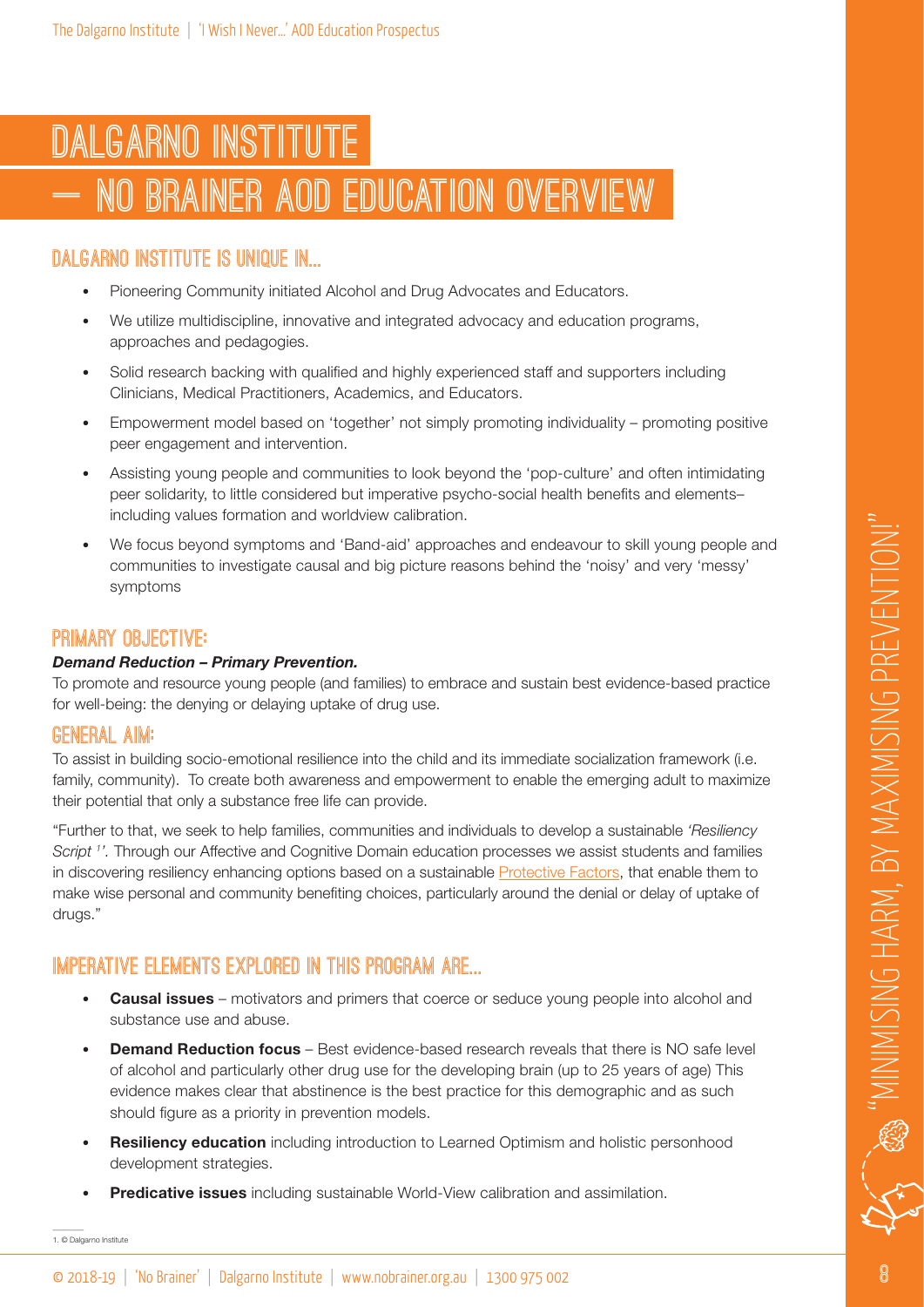It has been assumed by some that AOD education has little impact on preventing uptake of substance use. Often the reason for this past held assumption was that AOD education was simply a matter of 'data exchange'. As any serious educator knows, there is more to learning than the mere presentation of data or exchange of information.

What we have known for decades and has now come to the attention of most educators, is that there are other key and foundational issues that need to be in place for AOD education to prevent, or at least, delay uptake of substance use.

## **We know that...…**

- 1. **Affective Domain Education is key** Most effective resiliency development that is founded on key Anthropological criteria including, sound values, rational epistemological constructs, all informed by a sustainable framework for meaning, identity and significance, is indispensable in developing better protective behaviours and 'others-focused' conduct.
- 2. Key Two Another vital component is a school/community space that promotes a clear and uncompromising message and environment of care, safety and consistency in both mandate and model. When every aspect of school life consistently informs a homogenous preventative view that doesn't concede any 'permissive' message, there is a greater depth of compliance and lesser risk of uptake in school settings.
- 3. Key Three is the promotion of an environment of preventative care in the home and family life of the students. When parents (and peers) are consistently educated and equipped in regard the dangers/consequences and capacity diminishing realities of early onset of alcohol (particularly) and other drug use, and this is consistently reinforced in advice and information presented to the parent/community, there is a significantly higher retention of message and influence on culture change. The need to develop and strengthen mentoring/parenting relationships and protective peer connectivity are part of a holistic culture of care. The incursions and curriculum both reflect, endorse and promote these and assist the immediate environment (School/family/club) to pursue both human and other resources in their communities to further enhance the protective messaging and model.
- 4. Key Four community and government messages are consistent in militating against early uptake and the dangers of use. Dalgarno Institute (among others) have been party to seeing community and government attitudes shift, including the introduction of 'secondary supply' laws, better RSA (responsible serving of alcohol) legislation, tougher scrutiny of liquor licences and efforts to raise the Minimum Legal Drinking Age to 21, all lend themselves to a stronger message of prevention on AOD uptake and use.
- 5. Key Five Both the Cognitive Domain Education and Affective Domain Pedagogy must include logos, pathos, ethos and activity that link into the real world with real people who live the message they are promoting – This 'Modelling' mode, particularly of Ethos of the practitioner is about expressing value of not only student, but the protective culture. (The *'do as I say, not as I do'* model is very counterproductive). Therefore, the opportunity for the educated and professional expression of lived experience and earned resiliency, along with community engagement of such practitioners, on the AOD issue, is significant, as most practice-based evidence models confirm. One of the key assets of 'Fence Building' (not mere 'ambulance driving') Schools is that they have the vision to better develop and mandate such protective and proactive environments and consequently become a model of success to communities.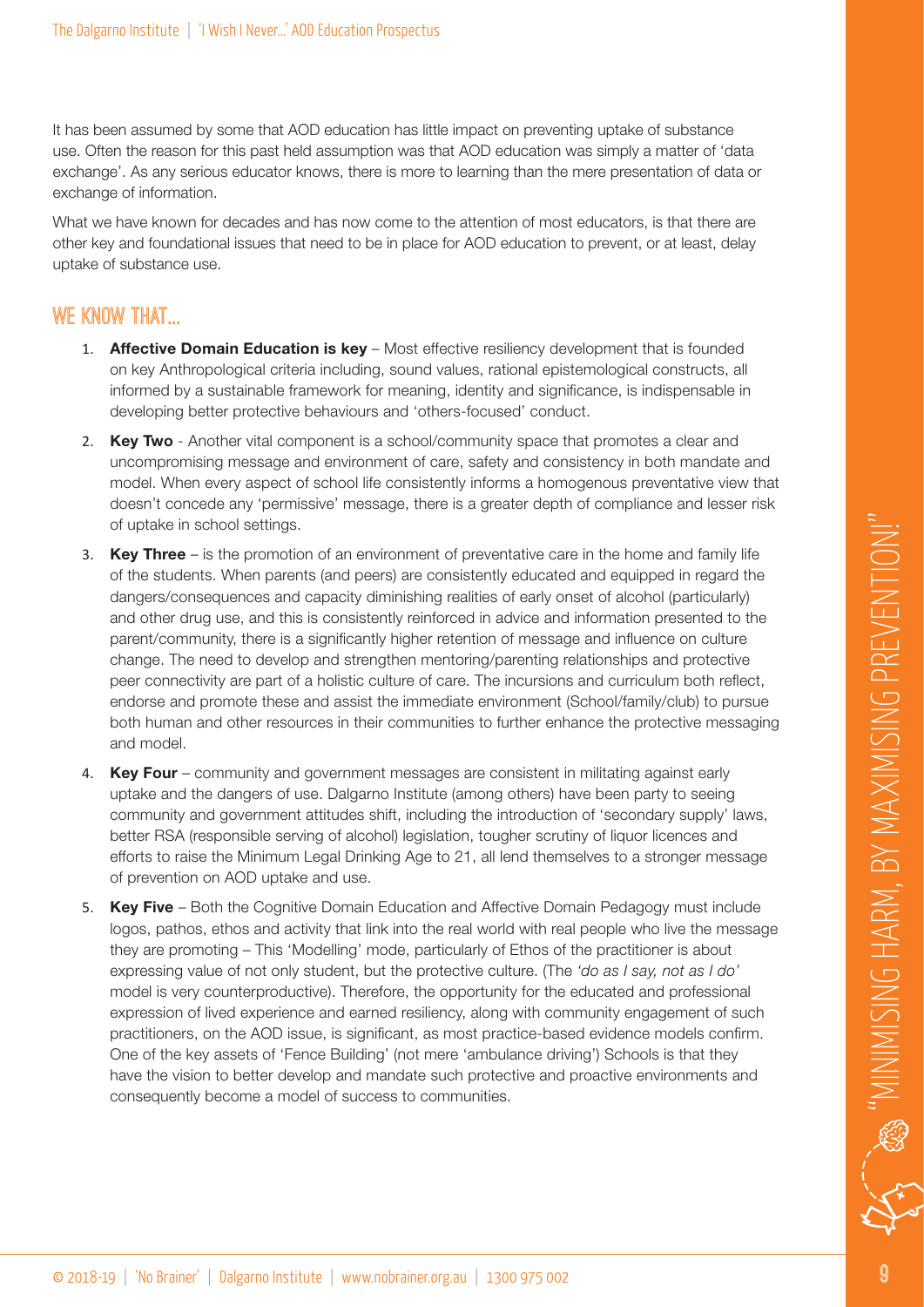# **NO Brainer, "I Wish I Never..." Project Education Package for Schools...**

No Brainer: I wish I never… DVD Curriculum Package

## **What You Get**

- 'I Wish I Never…' 10 x session DVD-based Curriculum for year 7, 8 or 9 students. This includes a *Plug 'n Play* 3 x DVD set with all facilitator notes and lesson plan for all components of the 'No Brainer Follow-up Resource Kit.' All this will only cost your school a once off \$220 (GST inc).
- One free No Brainer Incursion Seminar (See details below).
- (Option for parents and teachers: to conduct at least one 'Fence Building Fortnight' (FBF) fundraiser on request. At the commencement or completion of FBF a *'BOUNCING BACK'* parent information night then can be conducted if requested (see below).

# **Incursion seminars**

As of July 1 2016, school seminars cost \$550 per 90-100 minute seminar for up to 150 students at a time. If more than 150 students, two seminars will need to be conducted at a total cost of \$880 (NB: One free incursion seminar included in 'I wish I never...' DVD Curriculum Package deal as per above). Depending on school financial capacity, a gold coin option may be negotiated if necessary.

## Seminar options: *(Three Key Base Products Numbers of Variables)*

#### No Brainer:

For year 7,8 or 9 students and is a basic introduction to alcohol and other drugs that compliments the *'I Wish I Never...' curriculum.* Content covers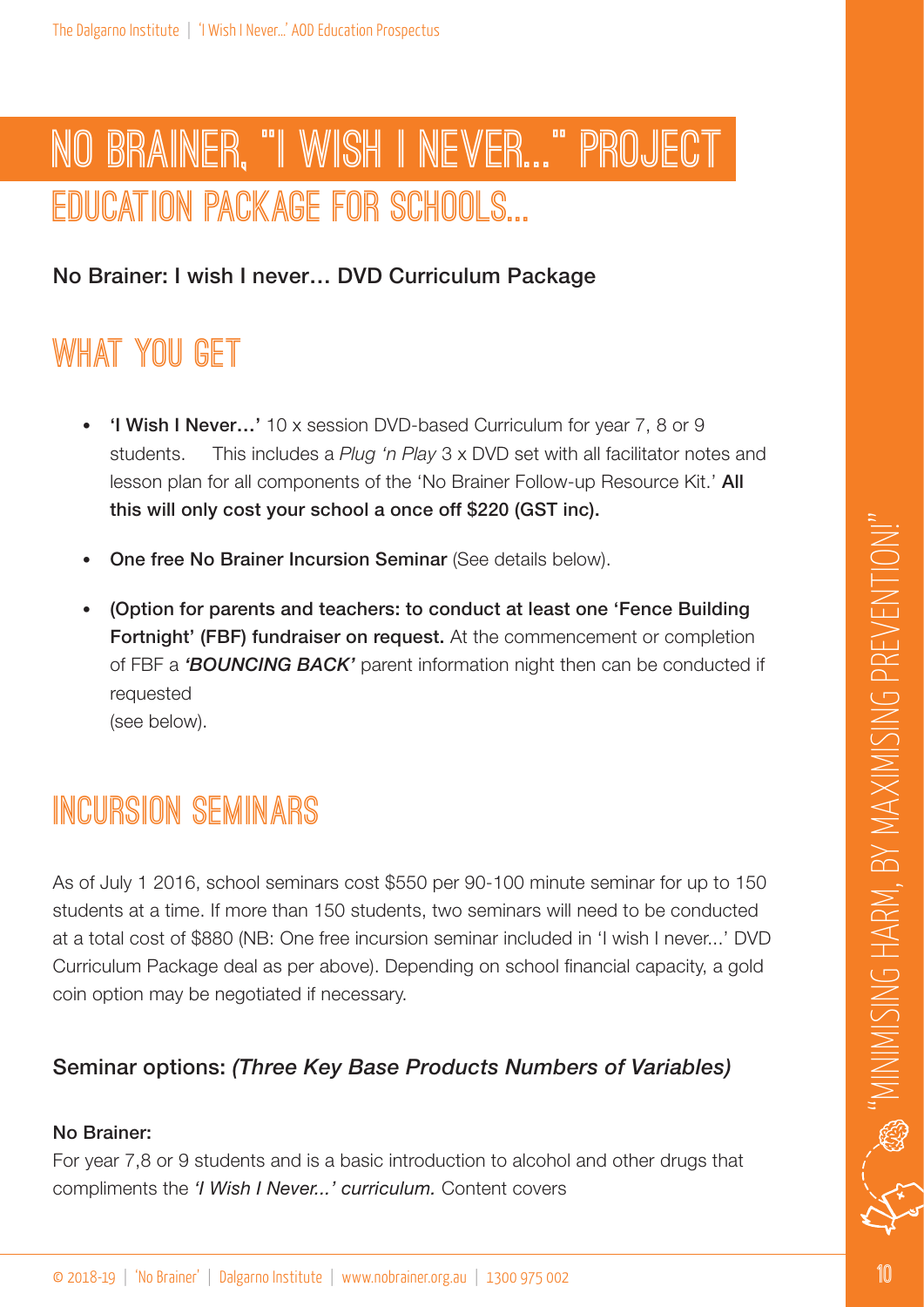- Overview of some of The What The How The Why of drug use.
- Specific and intensive focus on specifically how different drugs impact the body and brain and includes tactile exercises to assist retention.
- Drugs focused on in this seminar/s are Alcohol, Cannabis, ICE, Ecstasy and other ATS.
- Looks at foundational aspects for developing resiliency around the AOD issue.

## I'M MAKING SMART CHOICES – AREN'T I?

This seminar, has been introduced as a *No Brainer 2.0 option* which can be delivered to year 8 or 9 students who have already completed the NO Brainer Seminar Journey, but not yet ready for the more social justice nuanced RIPPED OFF Seminar.

This seminar focuses more directly on decision making fundamentals in a world of 'democratized data.' The 'online world' now inundates the developing child in a veritable tsunami of often inaccurate or highly propagandized data on, not only alcohol and other drug use, but also promoting risky decision making during a very vulnerable time of brain development - a phase that already has the emerging adult brain more in 'accelerator' than 'brake' mode. The need for skills to develop better decision making around particularly volatile and, in the case of drug use, life damaging decisions, is becoming more vital. This seminar goes some way to making students aware of the pop-culture process of 'manufacturing consensus' and how to further develop resiliency in this aggressive space.

## Ripped Off:

For year 10/11 students and follows the same pedagogy as NO Brainer – However, content focuses on

- Alcohol and Other Drug (AOD) use and the issues and the impact on the natural environment and climate change.
- AOD use and the issues of social justice and responsibility in both the local and global community.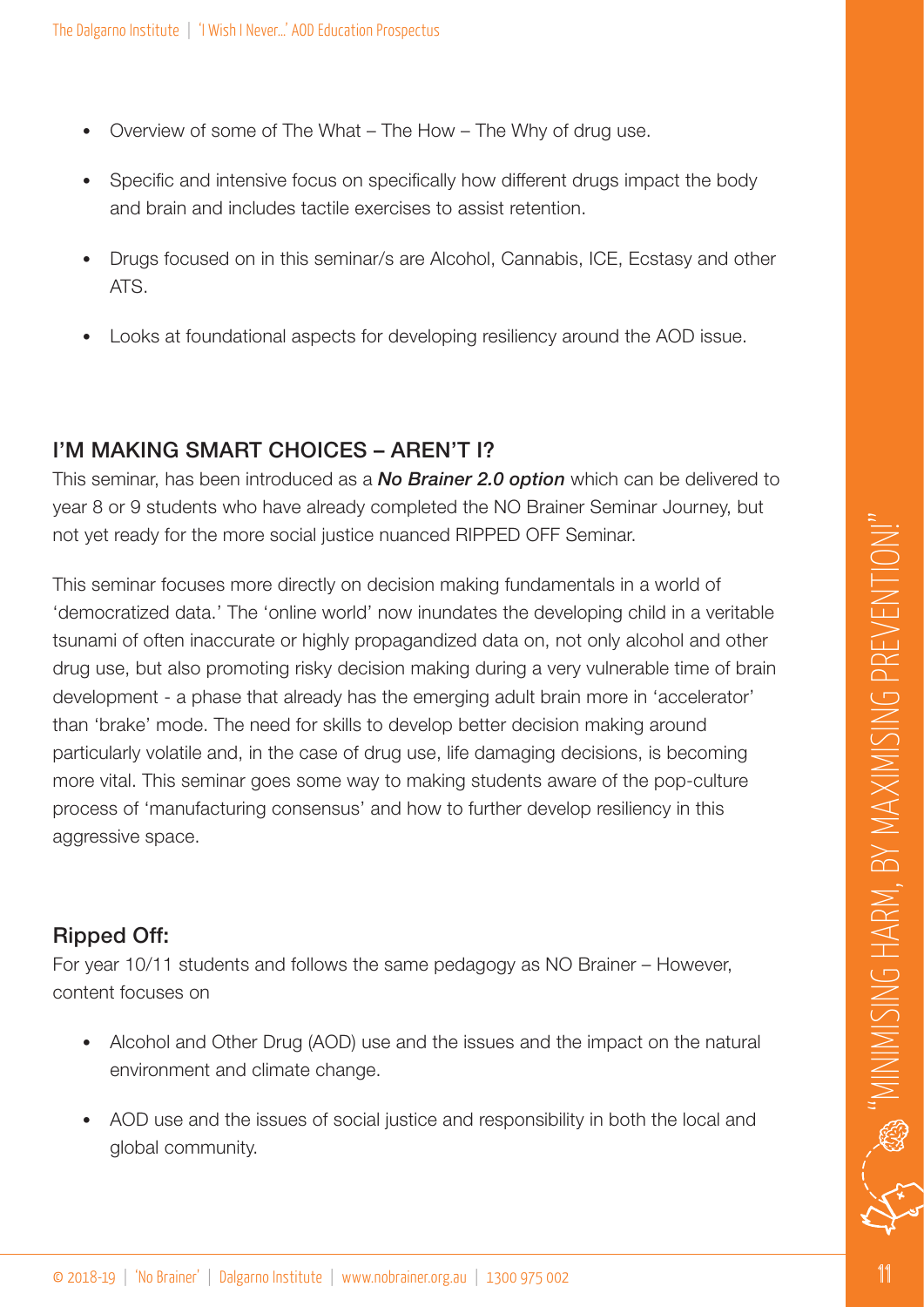- That global citizenship is about ensuring justice for the marginalised and vulnerable on the planet, particularly the poor and children and understanding of what drug use does to those key demographics.
- Continues to focus on resiliency from a community perspective.

### Humpty Dumpty Dilemma:

For year 11 and 12 students. Content focuses on

- Heads UP' for students getting ready to step into the 'unregulated' world (outside school).
- Looks more closely at resiliency issues and decision making, including potential psycho-social 'anchors'.
- Challenges the thinking of students to develop logical and evidence based frameworks for decision making around AOD issues in often complex, yet illconceived peer and boundary-less environments.
- Builds on resiliency issues addressed in previous seminars.

## Additional Options:

- Bouncing Back Parent Evenings: Seminar time up to 90 minutes. Normal cost is \$440 (GST inc) for the evening regardless of numbers.
- Changing the Narrative (Fence Building) Community Seminar Events: Focusing on both shifting and empowering communities to become more Resilient, proactive and preventative around the AOD issue. Engages the audience in collaborative discussion and potential strategy building for Demand Reduction and Prevention processes.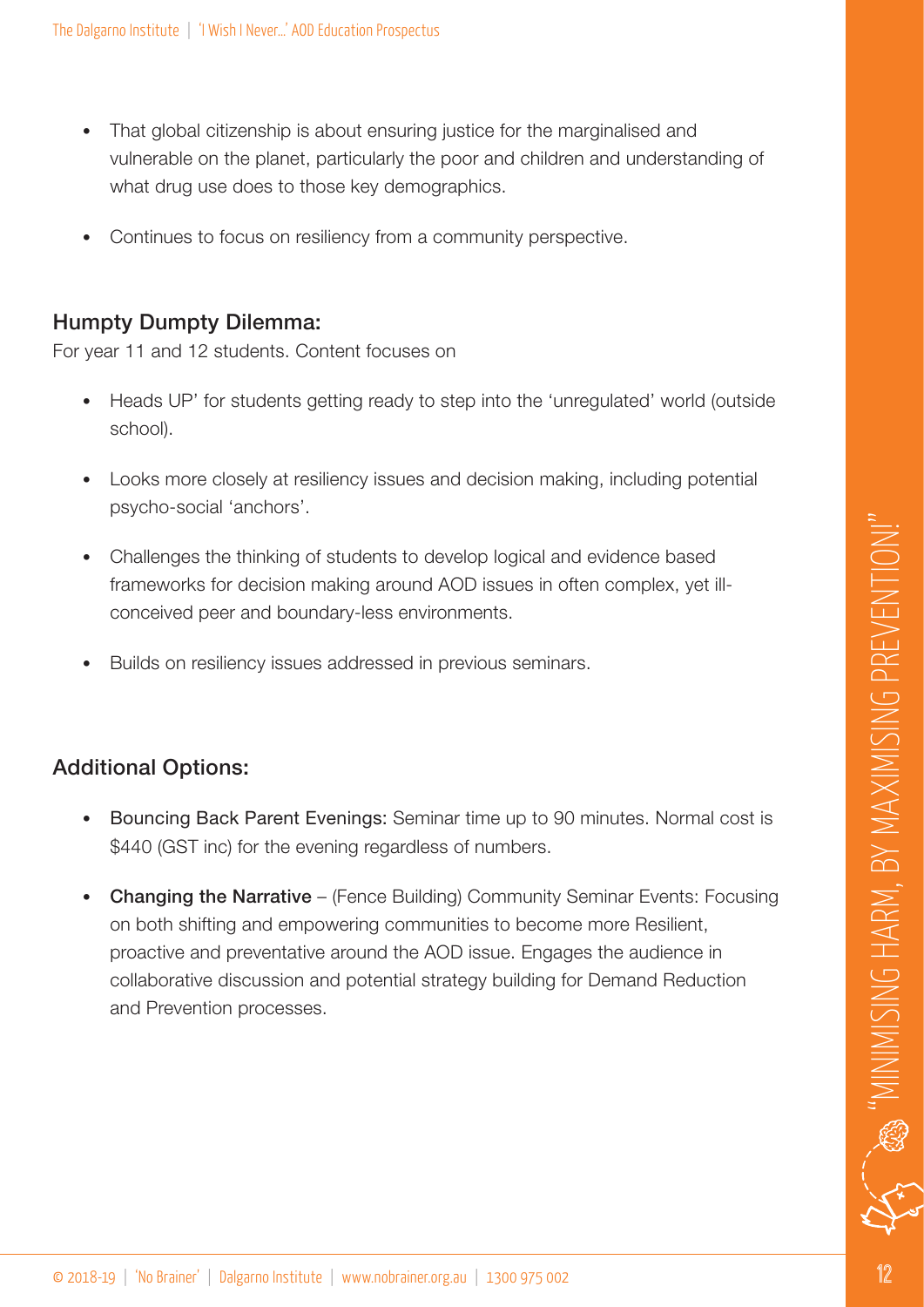

## *Prevention is always –*   $\mathbf{G}$ *always, better than cure!"*



Based on the Document 'Preventing Drug Related Harm – a guide for the student welfare coordinator'4

#### **DOCUMENT EXCERPTS:**

- 1. "Risk and Protective Factors" Taken from Page 12
- 2. "Risk and protection in the school context" Taken from Page 13
- 3. "Risk and protection in the individual context" Taken from Page 14
- 4. "School-based prevention programs Engagement and attainment." Taken from Page 17
- 5. "Drug Education." Taken from Page 17
- 6. "School climate maintaining positive relationships and a strong sense of the purpose and value of schooling.."

"MINIMISING HARM, BY MAXIMISING PREVENTION!"

JIMISING HARM, BY MAXIMISING PREVENTION!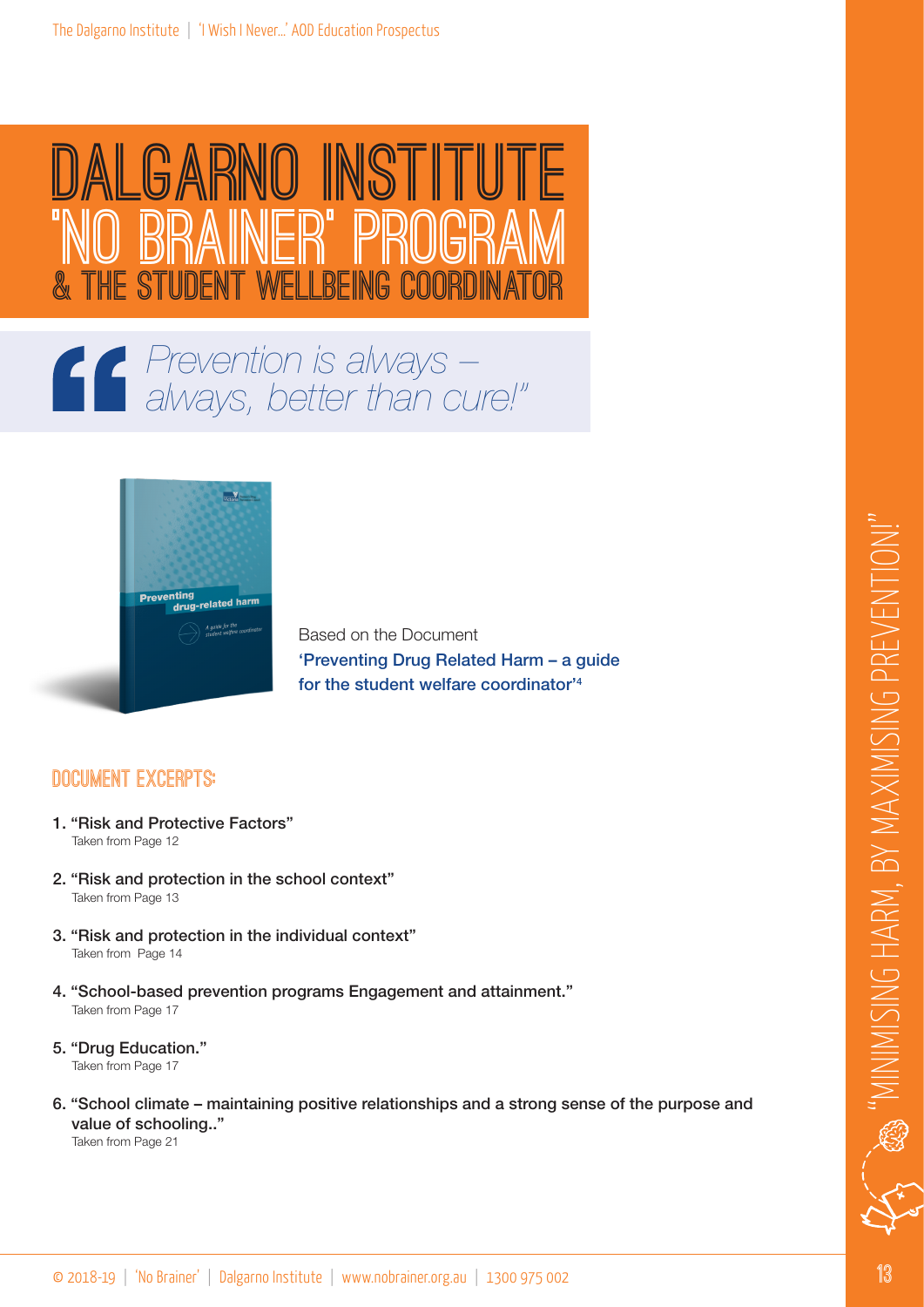## **'NO Brainer' Education team & the YELLBEING COORDINATORS Supporting you in preventing drug related harm!**

# **1. Risk and Protective Factors**

"Risk Factors - Poverty and social disadvantage are associated with an increased risk of harmful drug use and increased rates of truancy. The general pattern is that the more disadvantaged the population, the more likely this population is to experience heightened levels of drug use and drug-related harm. (In contrast to this broader pattern, recent prevalence data suggests that youth use of illicit drugs is associated with availability of disposable income.) Community risk factors that impact on mental health and levels of drug use include economic disadvantage, social or cultural discrimination, isolation, neighbourhood violence, population density, poor housing conditions and lack of facilities and services. Children living in poverty are more likely to be exposed to illness, family stress, inadequate social support and parental depression. They are less likely to participate in organised activities in their community. Low involvement with adults during adolescence is a risk factor for substance use. The ongoing cycle of disadvantage that occurs in population groups experiencing poverty is heightened in those groups experiencing stigma and social marginalisation. This has particular impact on Aboriginal and Torres Strait Islander peoples. "

Protective Factors - Being involved at a community and cultural level provides a sense of connectedness to the community, networks within the community, oportunity to participate in church or community groups, strong cultural identity and ethnic pride and community norms against violence.

#### **Where 'No Brainer' Fits!**

*The Dalgarno Institute has a foundation of over 150 years of engaging the Drug and Alcohol issue and much of the predicative elements. This experience and accumulated wisdom informs much of our early intervention/prevention curriculum and curriculum delivery.* 

# **2. "Risk and protection in the** SCHOOL CONTFX<sup>1</sup>

"Risk Factors - Risk factors in the school environment have been identified as experiences of bullying, peer rejection, poor attachment to school, inadequate behaviour management, membership of a deviant peer group and school failure. Early failure at school is a risk factor for alcohol abuse, illicit drug use, smoking and truancy. Young people who are bullied are more likely to be absent from school and to experience a range of mental health problems including depression,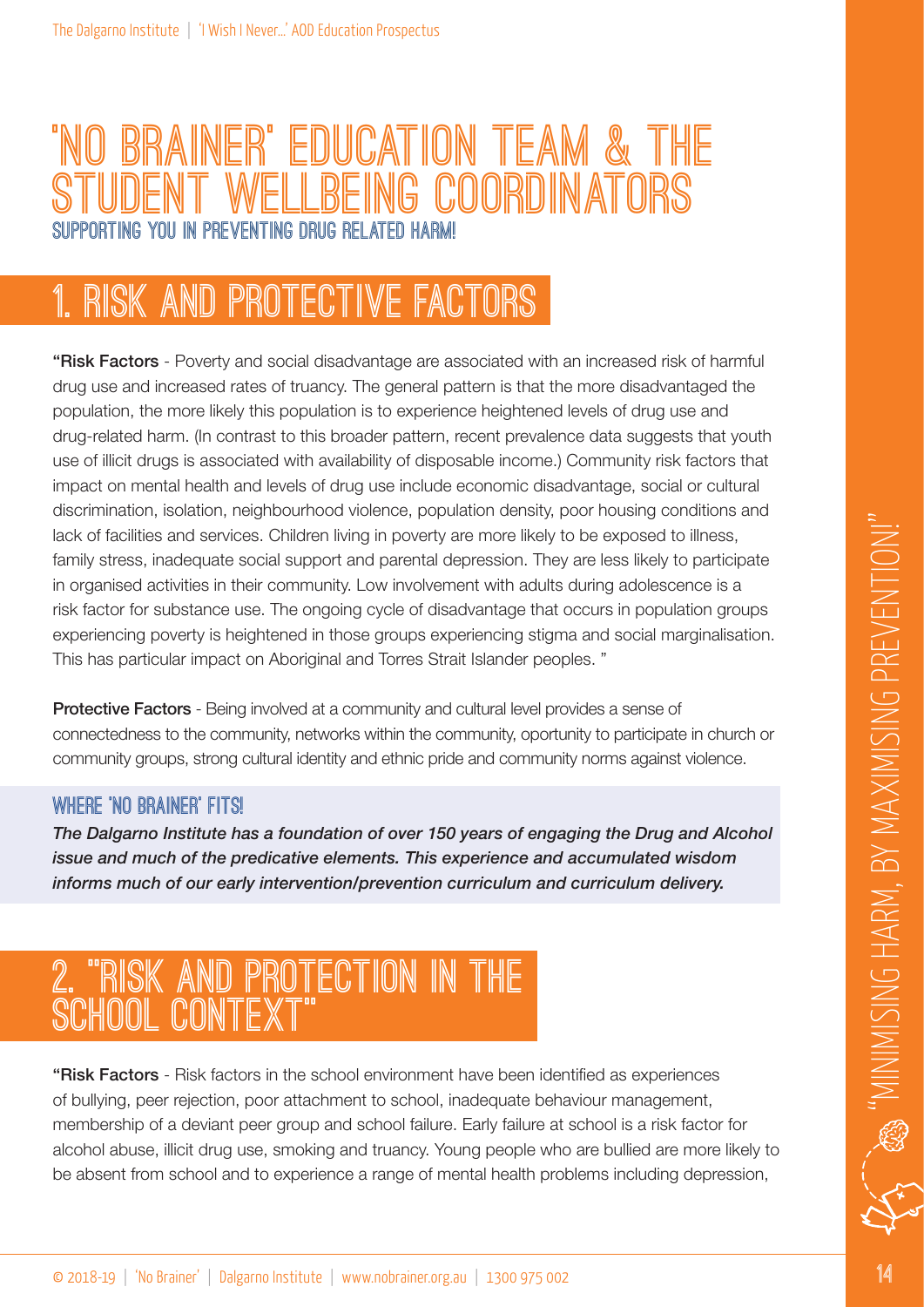anxiety and substance use problems. Students who bully others are more likely to have truant behaviour and to use drugs. They are also more likely to vandalise, fight, carry a weapon, and get into trouble with police. Those who have been victimised are three to four times more likely to experience anxiety and depression than those who are neither victims nor bullies. Those who both bully others and experience victimisation face a significantly heightened risk of mental health problems. They are six times more likely to experience anxiety disorders and up to eight times more likely to experience depression than those who are neither victimised nor bullies.

**Protective Factors** - Protective factors associated with a positive school environment include a sense of belonging or connectedness to school, the presence of a pro-social peer group, required responsibility or helpfulness and opportunities for success and recognition. School connectedness is distinguished as a key protective factor for young people. Adolescents who feel cared for by people at their school and feel like part of their school are less likely to use substances, engage in violence, initiate sexual activity at an early age or engage in suicidal thinking or behaviour.

#### **Where 'No Brainer' Fits!**

*The incursion seminars seek to promote the value of both peer intervention and peer inclusion while also focusing on other key resiliency-developing assets of outside-school relationships that reinforce and equip students to attend and participate. Again, our focus can also assist to inform and equip students to develop not only awareness but also skills in managing 'victim' creation mindsets in both at risk students and perpetrators.*

# **3. "Risk and protection in the individual context"**

"Risk Factors - Individual risk factors include temperament, physical and intellectual disability, poor social skills and alienation. Those with a sensation-seeking or adventurous personality are more likely to use drugs. Those with a shy or cautious personality are less likely to use drugs."

**Protective Factors** – "Social competence, a capacity for problem solving, autonomy and a sense of optimism and purpose are identified as the four key attributes associated with resilience in young people. Religious involvement, participation in extra-curricular activities and a positive relationship with a key adult are also protective factors."

#### **Where 'No Brainer' Fits!**

*The incursion seminars engage in all the key areas, but focus on causal and big picture areas more than symptom management. Resiliency development through learned optimism and sustainable and sound worldview calibration are key elements. The seminars assist in promoting positive community networks including youth programs.*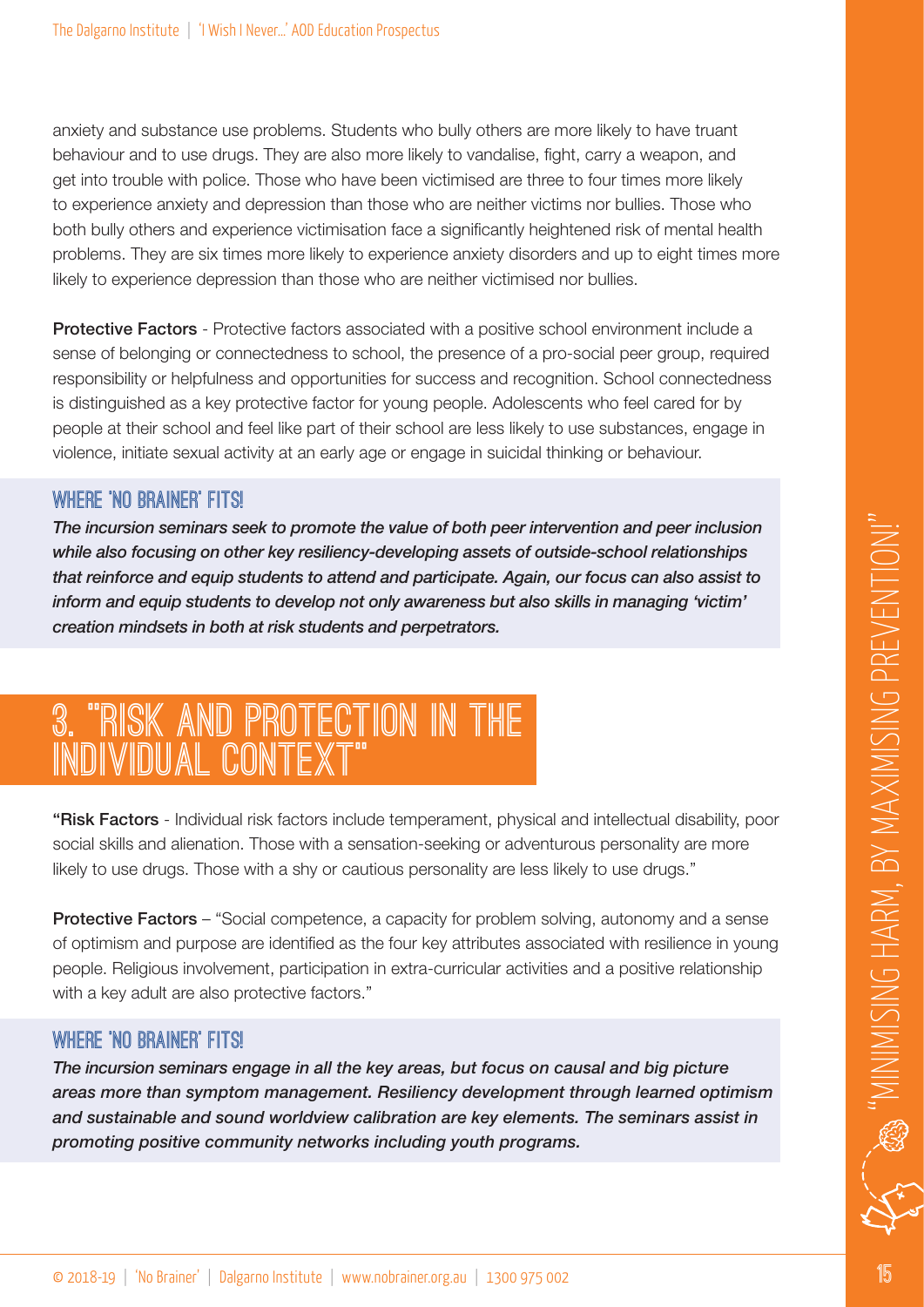# **4. School-based prevention programs**

"Successful school-based prevention programs incorporate an engaging and relevant curriculum and teaching methods that suit a range of learning styles. Positive relationships with peers and teachers are also central to school-based prevention strategies. A sense of care and high expectation enhances belonging to the school.

Engagement in learning enhances student connectedness. The provision of alternative options or tailored programs for young people with low literacy or numeracy skills is associated with improved attendance rates. Schools that can provide young people with a range of flexible learning opportunities are more likely to capture and maintain their interest. Many drug education and wellbeing curricula attempt to address social competency building. Strategies to develop social competencies include role modelling, mentoring, role-playing, reinforcing pro-social behaviour and cognitive restructuring."

#### **Where 'No Brainer' Fits!**

*The incursion seminars also provide not only an innovative but broad spectrum pedagogy including audio-visual, pathos, activities, live music and time permitting, role play and discussion. We tailor seminars/ workshops for the broadest student base, effectively engaging high need students and still impacting students of higher competency.*

# **5. Drug education**

Extensive research has been conducted into the efficacy of drug education programs. Some programs have made a discernable difference in reducing the incidence of risky use of alcohol, cigarettes and cannabis. Some programs have shown no impact on behaviour and some have been associated with an increased use of drugs or increased delinquency among the target participants. The evidence suggests that drug education programs that include knowledge, social and life skills and refusal skills can produce significant reductions in drug use. Knowledge-based programs alone do not demonstrate reductions in use or delay in uptake of drugs.

#### **Where 'No Brainer' Fits!**

*The incursion seminars delivered focus on not only the very real option of refusal, but assist students to effectively consider these options. We include other options for social engagement including optional activities such as covenant formation for year levels, viral marketing exercises, and approaches to civic authorities.*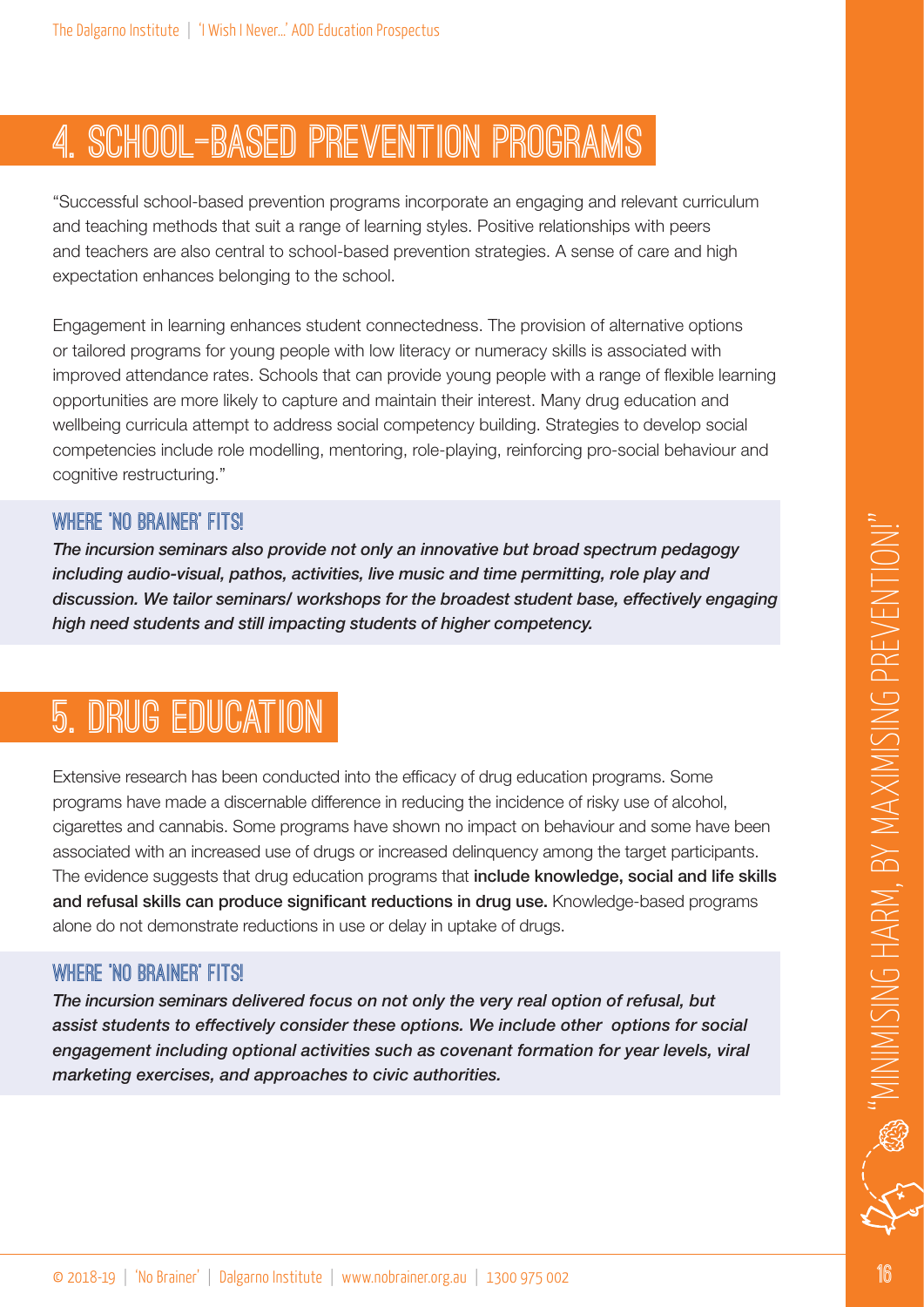## **6. School climate – maintaining positive relationships and a strong sense of the purpose and value of schooling.**

- Improves the quality of school life, relationships and learning conditions for individuals or groups at greatest risk of disengagement from school.
- Uses pedagogical styles that emphasise cooperation and active learning.
- Communicates clearly the school's values and expectations.
- Ensures, if the school is large, that smaller sub-structures exist which promote belonging.
- Uses pro-social preventive measures in preference to punitive measures.
- Ensures that there is a friendly school and class culture.
- Takes a strong stand to prevent bullying and marginalisation of minority groups.
- Encourages students to participate in class and in extra-curricular activities.
- Strong teaching program enhancing connectedness to school and a commitment to learning.
- Caters for different learning styles and levels of ability within the core curriculum.
- Provides learning activities that are challenging and engaging.
- Develops social competencies through the classroom program.
- Provides a strong health and drug education program.

#### **Where 'No Brainer' Fits!**

*Maintaining positive relationships - Within the context of our time with students we always endeavour to give high value to not only schooling, but particularly to the school we are in and to the teaching staff commitment to students.* 

## **THE NO BRAINER PROGRAM INCORPORATES ASPECTS that:**

- Reinforce cooperation and active learning
- Communicate school values
- Promote belonging
- Take a strong stand against bullying
- Enhance student participation
- Deliver workshops which are user friendly
- Provide engaging learning activities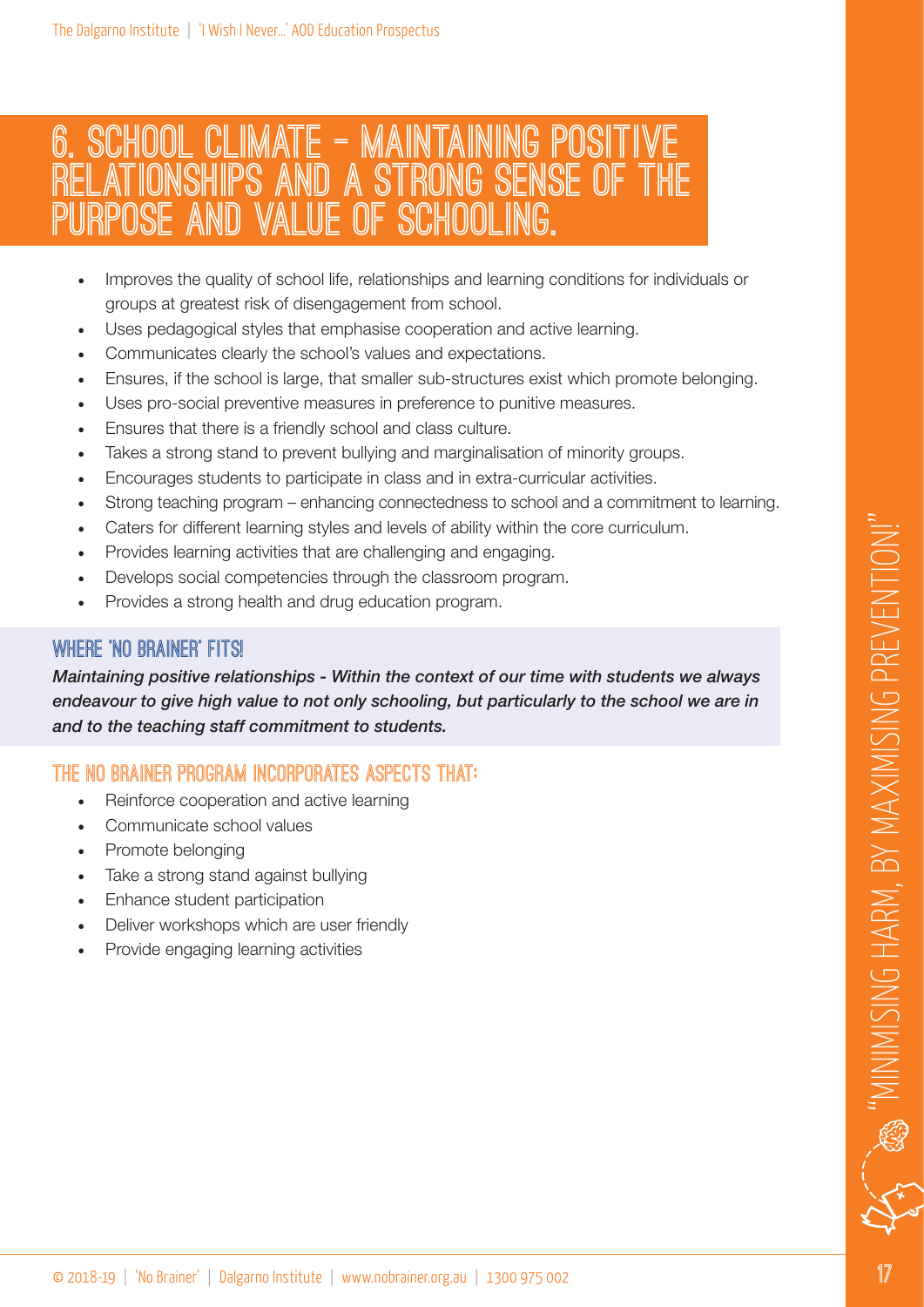# **Essential Learning Standards INTERFACE for 'NO BRAINER' Curriculum**

#### **Rationale:**

The No Brainer Program presents a **proactive** perspective on the Drug and Alcohol issue, and the harm that is done to very precious young human beings. In our seminars we don't just look at the 'HOW' and 'WHAT' of drugs, but also some of the 'WHY's' behind the issues.

We challenge some of the stereotypes and 'positive attitudes' to Drugs & Alcohol, whilst opening up a more balanced and less 'propagandized' look at this topic. Research information, anecdotes and national/local strategies and support resources relevant to drug and alcohol consumption are presented to students for their consideration.

#### **Learning Focus:**

To challenge the students' world-view and perceptions of drugs and alcohol.

Key concepts covered in the Incursion Events (workshops/seminars):

- Exploring the different reasons why people use and abuse drugs and alcohol.
- The effects of drug use on the human body.
- Substance use of any kind is detrimental to the developing brain.
- The different effects of different drugs and the myths about drugs.
- The importance of making positive and healthy life choices which avoid drug abuse.
- Understanding basic causation issues.

#### **Key understandings:**

We want students to:

- *Be aware of some of the personal attitudes and physical symptoms that may be associated with a drinking or drug problem.*
- *Understand that being 'informed' doesn't necessarily mean you're safe what else is needed?*
- *Understand that life can be boring, stressful and downright painful at times by learning healthier ways to cope and finding fulfilment and enjoyment out of life, not just 'FUN' via any means.*
- *Understand that addressing the cause or motivation for consuming drugs or alcohol can avoid the negative consequences which come from misuse of drugs and alcohol.*
- *Develop a better world view on the subject.*

#### **Teaching and Learning Journey:**

Examples of learning activities which can be included in the Incursion Events (workshops/seminars):

• Game example: "Follow the Synapses" and "Get A Clue Quiz" - similar to celebrity heads but the students have different drugs placed on their heads and after asking a series of questions they have to guess what drug is on their head. Fun way of talking about different drugs and their effects.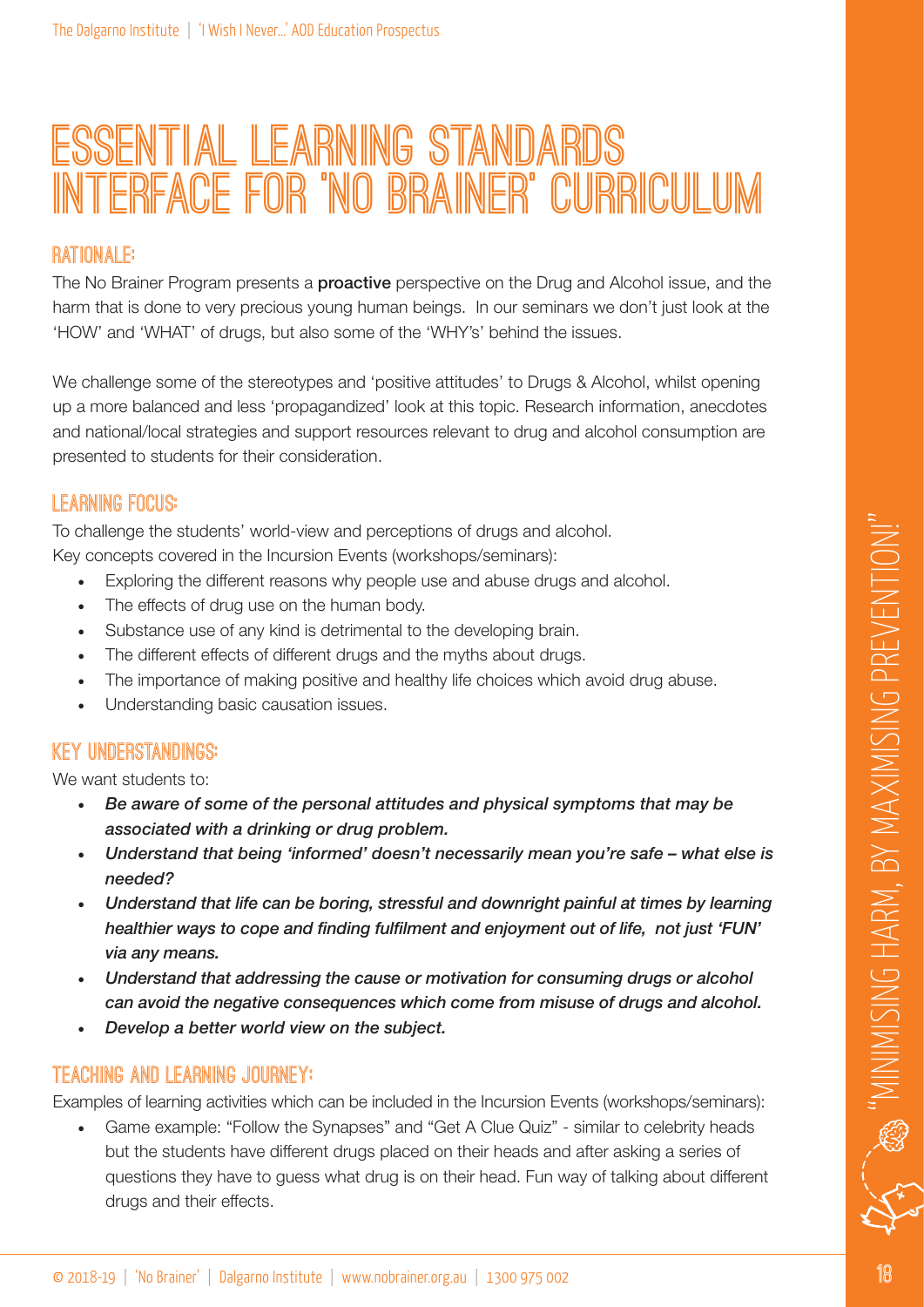- Can include small group discussion on questions concerning drugs: students discuss and then pick a spokesperson who feeds back to the group what their group came up with (This is dependant on length and time).
- Show video clips and discuss/debrief on the content.
- Options can include Brain Dead short film clip competition. May include role plays exploring a particular issue concerning drinking (time dependent).
- Main talk: Covering the key concepts and key understandings listed above.
- Included are anecdotes from someone who has experienced impact of AOD use first hand.

One following sample template (of a seminar program and presentation around a cutting edge professional Power Point) is as follows:

- Introduction of presentation team
- Introduction to Drugs and Alcohol "What, How and Why of Drug/Alcohol Use"
- Music item(s): If Musician available
- Activity: 'Get a Clue? (Test Game)
- Input Drug Slides data on substances and impact
- Activity: Follow the Synapses Game
- Video: Various Clips
- Talk Why do people take drugs
	- Socially acceptable vs. fun
	- Risks vs. Benefits
	- Avoidance of Pain
	- Cause and Effect
- Resilience and where it can come from
- Video Clips.
- Talk
- $O & A$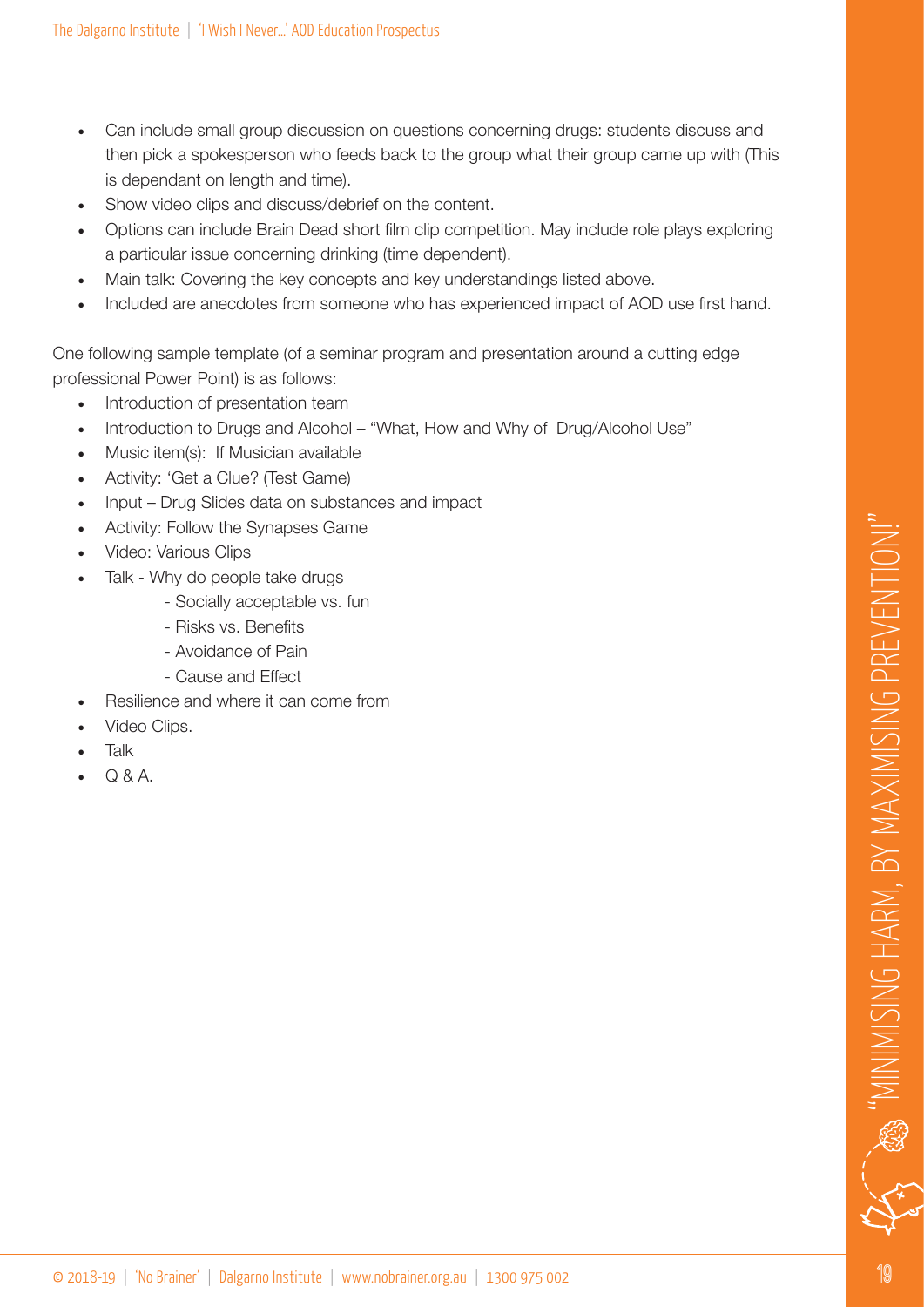## **other dalgarno institute Teaching and Learning Resources:**

- "Smashed" DVD
- "Talking to Rattlesnakes" DVD
- "Heads Up" Information updates
- For complete list of education resources go to www.dalgarnoinstitute.org.au/index.php/store

#### Resources used:

- World Federation Against Drugs www.wfad.se
- National Drug Strategy (Australia) www.nationaldrugstrategy.gov.au
- National Institute on Drug Abuse (USA) www.drugabuse.gov
- Australian Drug Foundation www.druginfo.adf.org.au
- Australian Institute of Health & Welfare www.aihw.gov.au
- 
- Dalgarno Institute Library Resources (e.g. found at) www.dalgarnoinstitute.org.au
- 21 Be There (site dedicated to protecting Youth from early alcohol uptake)
- Institute for Behaviour & Health www.ibhinc.org
- International Illicit Drug Monitoring Website www.dontlegalizedrugs.com
- S.A.M. (Smart Approaches to Marijuana) www.learnaboutsam.org

• N.C.E.T.A www.nceta.flinders.edu.au

www.21bethere.org.au and www.greaterrisk.com

#### **References**

- 1 (Source: Warshaw, 2010)
- 2 (Aos et al. 2001; Hawkins et al. 1999; Pentz 1998; Spoth et al. 2002a; Jones et al. 2008; Foster et al. 2007; Miller and Hendrie 2009).Executive Office of the President, Office of National Drug Control Policy. The Economic Costs of Drug Abuse in the United States, 1992-1998. September 2001.
- <sup>3</sup>*"Leaving Early"* Donaghy, Bronwyn, p75
- 4 ©Dept Education and Training Commonwealth Government 2008



E: education@dalgarnoinstitute.org.au P: 1300 975 002 W: www.dalgarnoinstitute.org.au W: www.nobrainer.org.au

#### Member of:

W.F.A.D (World Federation Against Drugs) I.T.F.S.D.P. (International Task Force for Strategic Drug Policy) N.A.A.A (National Alliance for Action on Alcohol)

Other Programs: 'BOUNCING BACK' Parent Information Night

(Introduction to Resiliency 'B.O.W.I.' (Better Off Without It) Sport club seminars

Fence Builder (Refer to www.dalgarnoinstitute.org.au)

Isabella's List (Refer to www.dalgarnoinstitute.org.au)

21 Be There (Refer to www.21bethere.org.au)